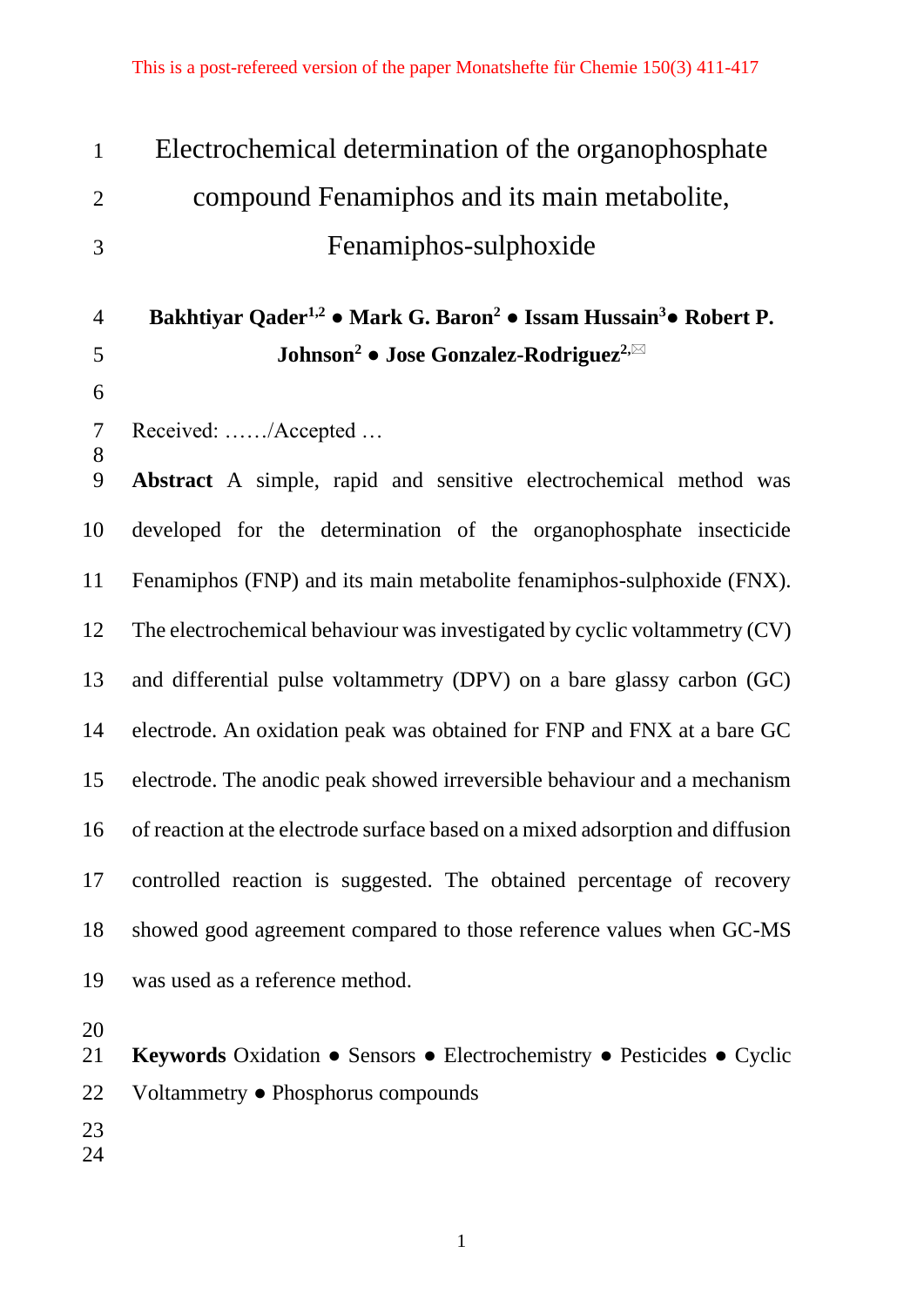- $\frac{1}{2}$  $\overline{\boxtimes}$  Jose Gonzalez-Rodriguez
- jgonzalezrodriguez@lincoln.ac.uk
- 1 Sulaimani Medicolegal institute, Qanat street, Sulaimani, Kurdistan regional government, Iraq.
- 2 School of Chemistry, University of Lincoln, United Kingdom
- **3** School of Life Sciences, University of Lincoln, United Kingdom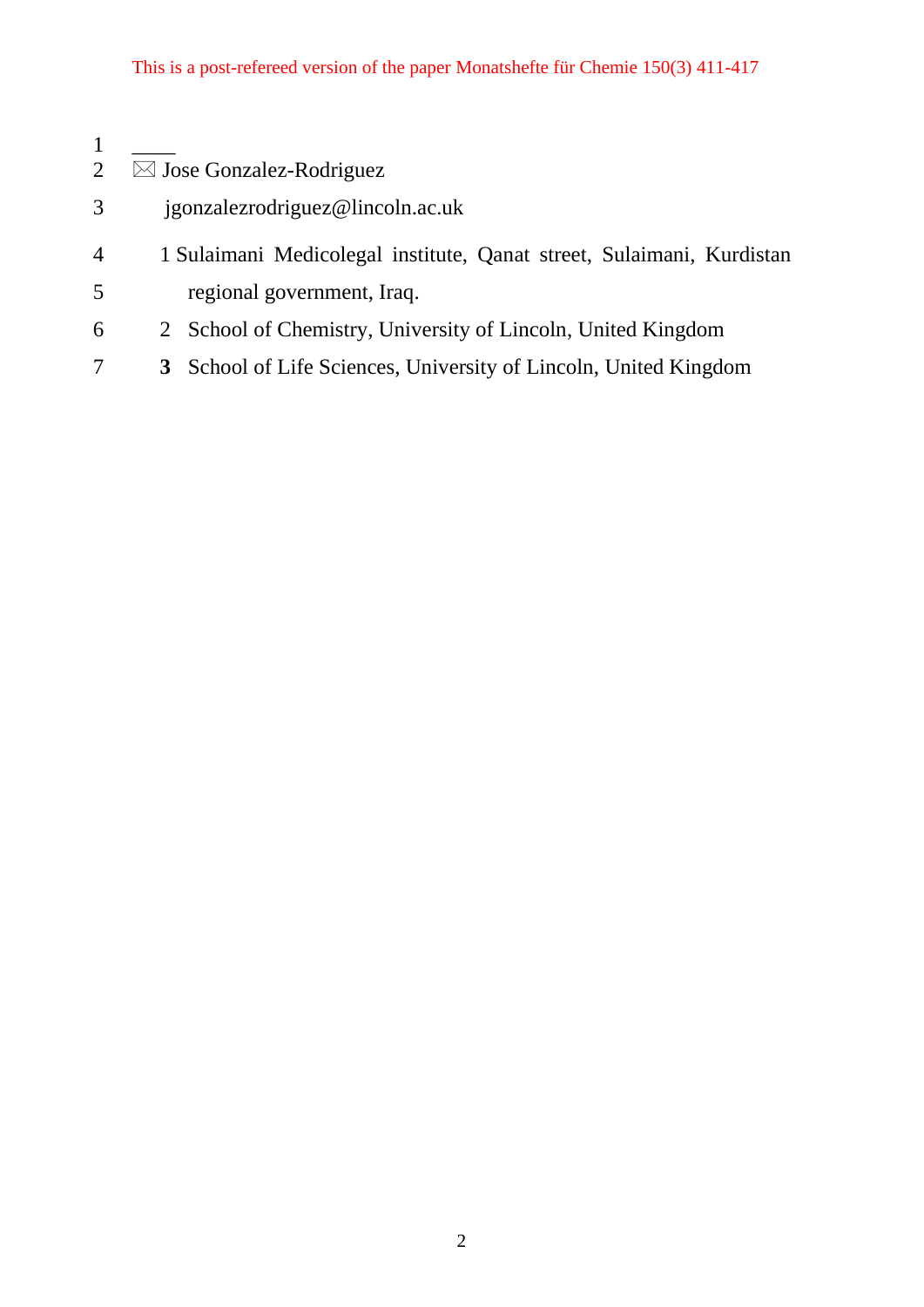### **Introduction**

 Fenamiphos (O-ethyl-O(3-methyl-4-methylthiophenyl)-isopropylamido phosphate, FNP) is a colourless crystal or a tanned waxy solid organophosphorus pesticide (Figure 1). It was first introduced in 1972 for the management of nematodes (roundworm) in plants. FNP is manufactured by the condensation of 4-methylthio-m-cresol with O-ethyl N-isopropyl phosphoramidochloride or reacting 4-methyl-m-cresol with ethylisopropylamido-phosphorochloride. The FNP and its oxidative products can easily penetrate underground waters due to its high solubility (0.4 *g/L*). Furthermore, in aquatic organisms approximately 1 *mg/L* of FNP residues have been measured in areas of exposure remaining in the environment for long periods of time [1,2] Exposure to FNP may occur through many routes involving absorption from skin contact, ingestion of contaminated foods or drinking water and aspiration of polluted material contaminated with FNP residues. An experimental study on rat and Guinea pig pointed out that FNP toxicity by inhalation is much higher than that through oral entry. FNP Lethal dose (LD50) in rats was found to be 2-19 *mg/kg* through oral route and 0.11-0.17 *mg/L* via inhalation [3]. Stereo selective toxicity of FNP in aquatic organisms was also investigated and it was found that (-) fenamiphos is 20 times less toxic than (+) fenamiphos [4].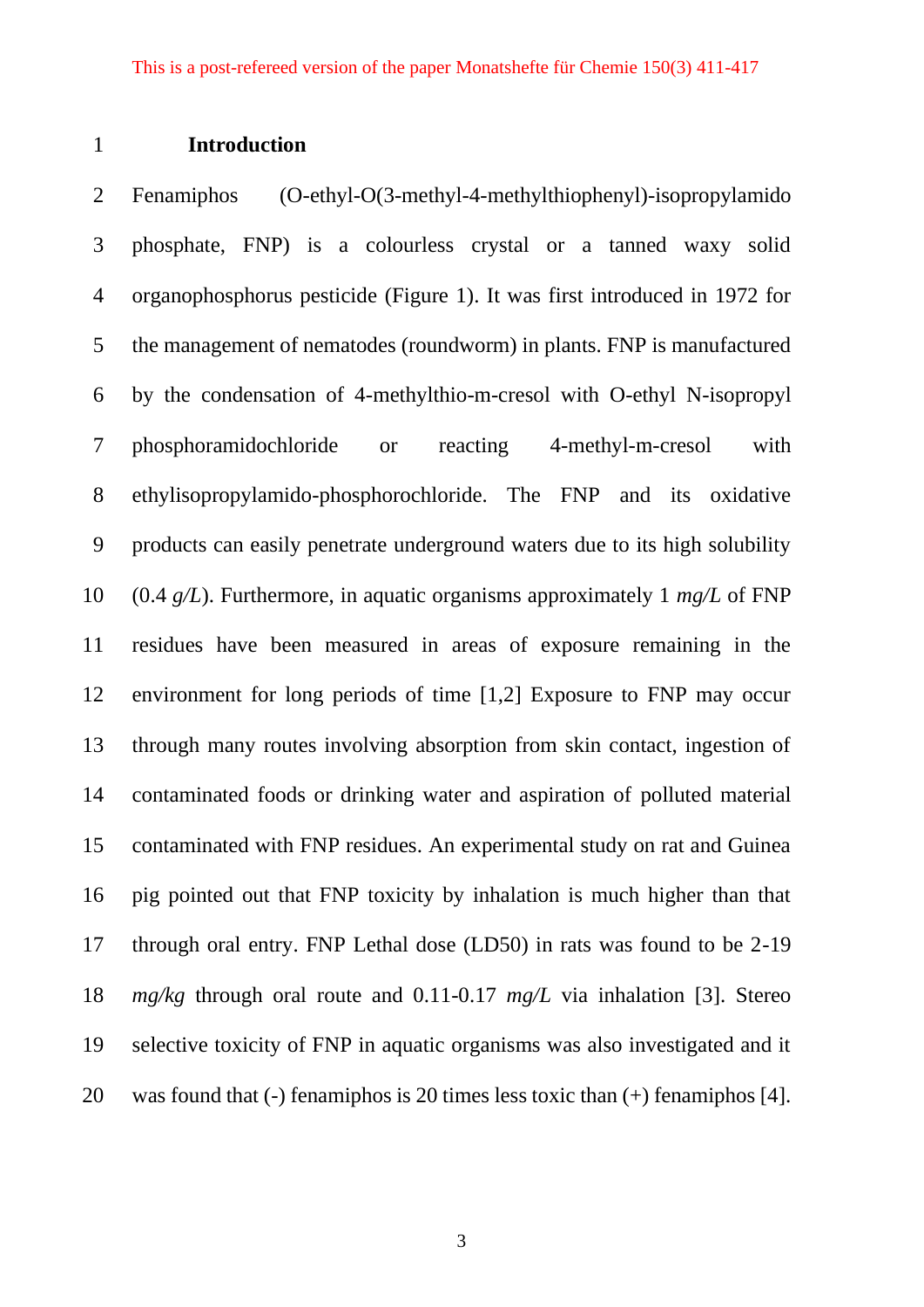

Fig.1. Chemical structure of Fenamiphos

 

 Many analytical tools have been used for the determination of FNP and its metabolites in a wide range of samples, including nuclear Magnetic Resonance (NMR) [5], High Performance Liquid Chromatography (HPLC) [4], Capillary electrophoresis (CE) [6], Gas Chromatography (GC) [7], and Liquid Chromatography Mass Spectrometry (LC-MS) [8]. The *in vitro* metabolism for the biodegradation of FNP suggests a quick cleavage of P- O-C and P-N-C groups and formation of CO2 along with other main metabolites [9]. The main metabolites identified were fenamiphos sulfoxide (FNX), fenamiphos sulfone (FNO), fenamiphos phenol (FP).

 FNP is usually degraded after 63 days, however in case of repeated application in the same soil, the degradation half-life is reduced to 14 days. The produced metabolites have the same toxic effects as the parent compound whilst their hydrolysed products did not show any toxicity[2]. Degradation of FNP in alkaline soil is more rapid than the degradation in acidic and neutral soils. Another possible route for the formation of FNX can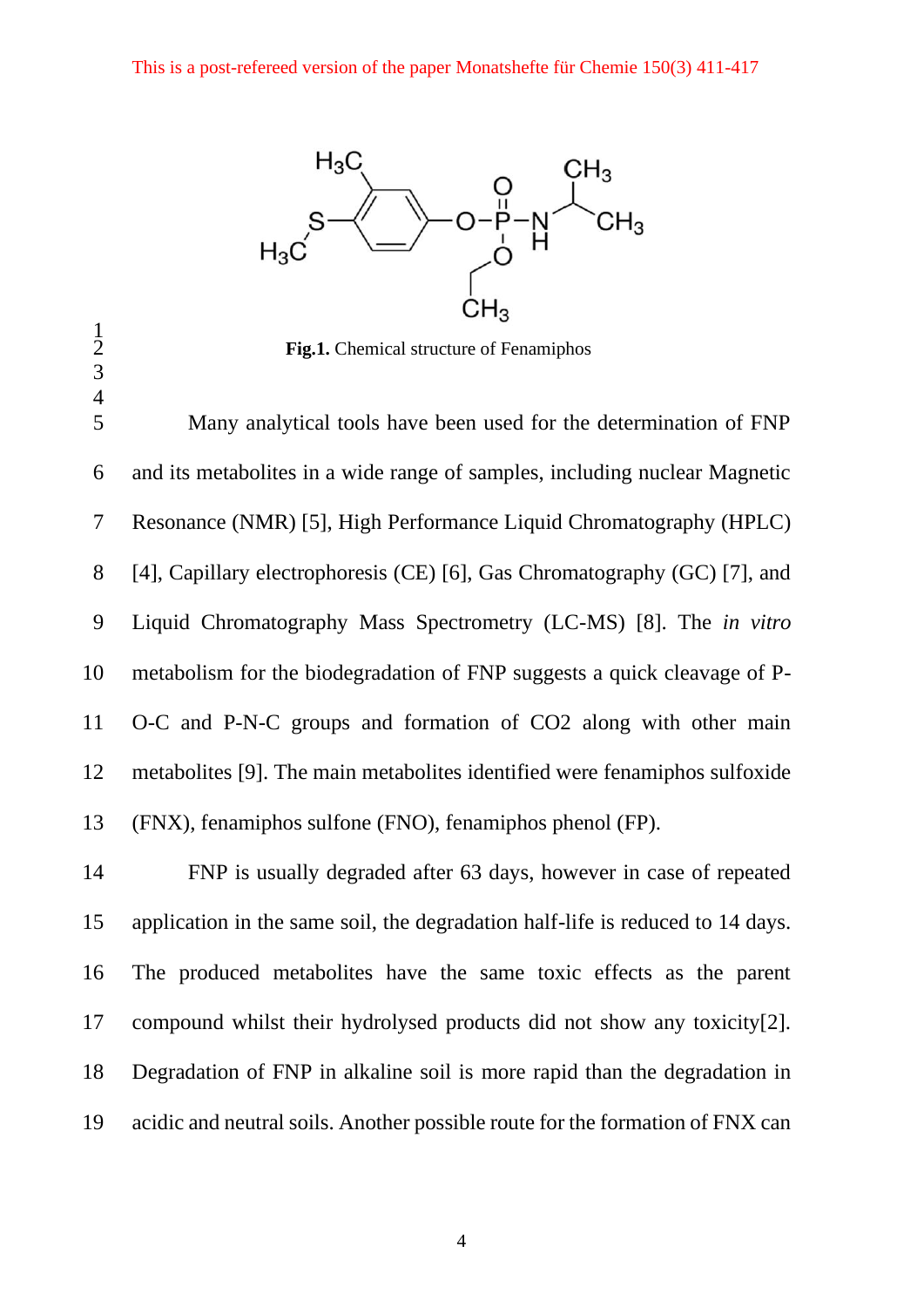be found through photolytic degradation of FNP in a period of over 3 hours [2].

 In the literature, there is little about the use of electrochemical analysis of FNP using different analytical approaches. In a first attempt, a study by Deng et al. [10] proposed that FNP was electrochemically inactive hence an EC biosensor based on Escherichia coli bacterial activity was introduced. Silk derived carbon mat modified with Au@Pt nanoparticles (Au@Pt NPs) was utilized as a working electrode and provide a suitable microenvironment media for the bacteria. Square wave voltammetry was used for the measurement of EC signal using the inhibitory effect of FNP on bacterial activity. The suggested method was capable to detect FNP from 0.5 to 36.6 *mg/L* with a good linearity and LOD of 0.09 *mg/L* (0.3μM) [10]. Electrochemical quantification of FNP and another pesticide, Carbendazim, in natural water samples was achieved on a diamond electrode. In this work, the electrochemical activity of FNP using CV and SWV techniques was proved for the first time. In CV experiments, FNP showed an irreversible 17 oxidation peak at potential of 1.2 *V* vs Ag/AgCl in  $0.1M$  Na<sub>2</sub>HPO<sub>4</sub> solution. A linear calibration curve was performed using SWV measurements in a range of 0.5 to 25*μM* while the LOD was established at 0.1 *μM*. The suggested method proved not directly feasible for simultaneous determination of FNP and Carbendazim [11]. Consequently, an experimental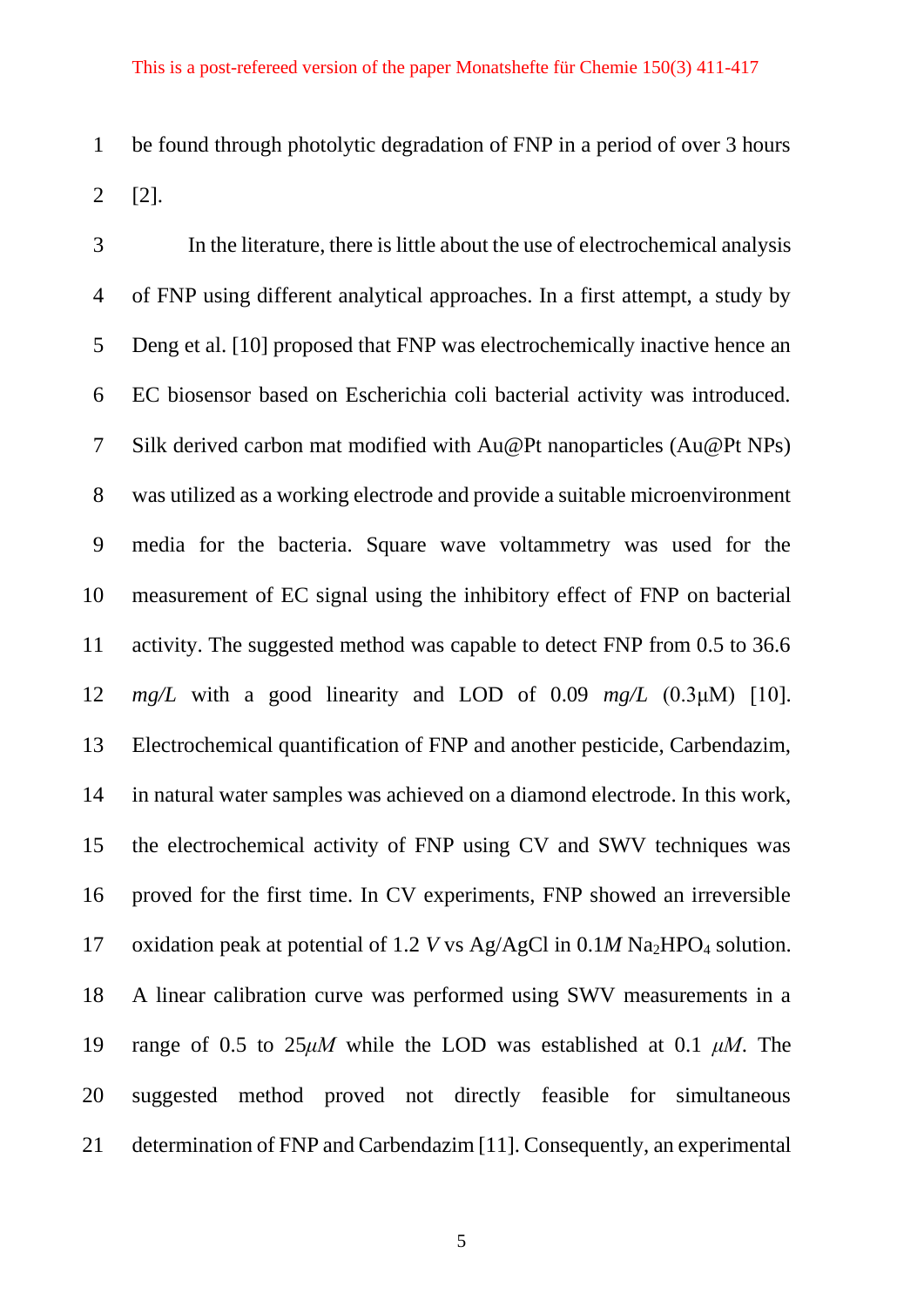### This is a post-refereed version of the paper Monatshefte für Chemie 150(3) 411-417

 design based on a chemometric approach was conducted for the simultaneous measurement of Carbendazim and FNP using boron doped diamond electrodes. The study confirmed the irreversible oxidation of FNP with their best peak intensity at pH 2. The SWV technique was utilized for producing a regression curve in a concentration range of 4.95 to 36.7*μM* for FNP with a LOD of 4.1*μM*. Another voltammetric method was applied for analysis of FNP in lemon juice samples with a recovery rate of 92.5*%* [12]. Both previous methods did not point out a mechanistic behaviour of FNP.

 No other electrochemical methods reported the analysis of its major metabolite, FNX.

 The aim of this paper is to fill the gap on the electrochemical analysis of organophosphates and their metabolites with environmental and forensic interest as these can be used as chemical warfare agents or pollutants of the environment. The previous work from the authors on electrochemical determination of 2-isopropoxyphenol [13] and disulfoton [14] is evidence that the design of sensors for the determination of these compounds in biological or environmental samples is highly important. Electrochemical methods based on carbon solid electrodes can play an important role as field screening methods for in situ applications.

**Results and Discussion**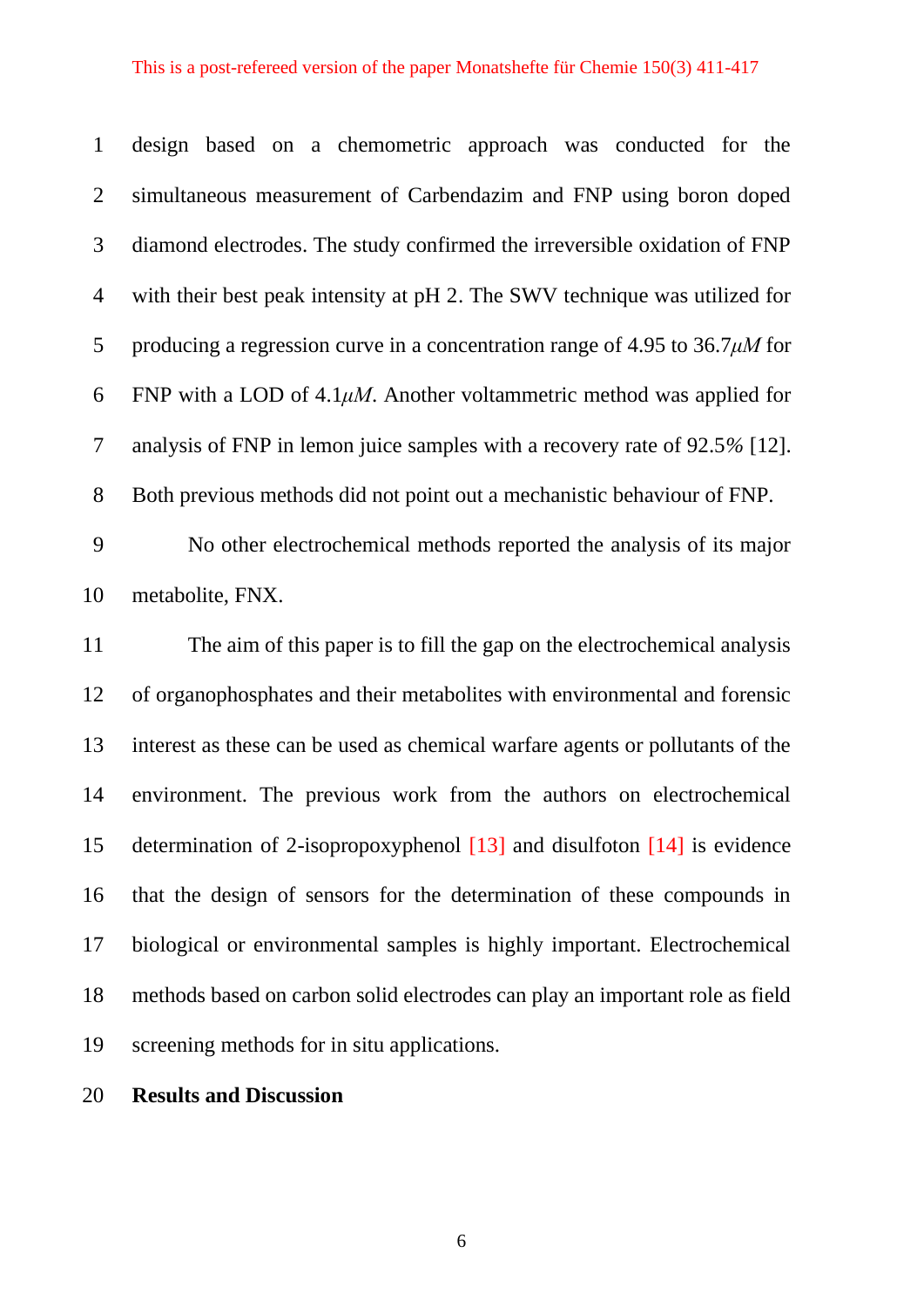CV was used for the Voltammetric study of FNP and FNX after a full reduction and oxidation scan performed by CV at bare GC electrode surface. A well-defined single oxidation peak was noted for FNP at potential of 1.087 *V* and 0.887 *V* for FNX (vs. Ag/AgCl) in BR buffer solution. Fenamiphos- sulfone (FNO) is also another metabolite of FNP and shown for comparison in Fig 2. The nature of the reaction is in both cases irreversible due to absence of reduction peak upon reverse scan potential (Fig 2).



 $10^{9}$  **Fig.2.** Cyclic voltammogram of 1(a) 45*μM* Fenamiphos; 1(b) blank and 2(a) 50*μM* FNO; 2(b) 50*μM* FNX and 2(c) blank in 0.1M Britton Robinson buffer solution (pH 3 and pH 6, respectively) on bare glassy carbon electrode at potential scan rate:100mV. 

 To show the potential influence of the different buffers and supporting electrolyte solutions on the FNP peak intensity, various buffers and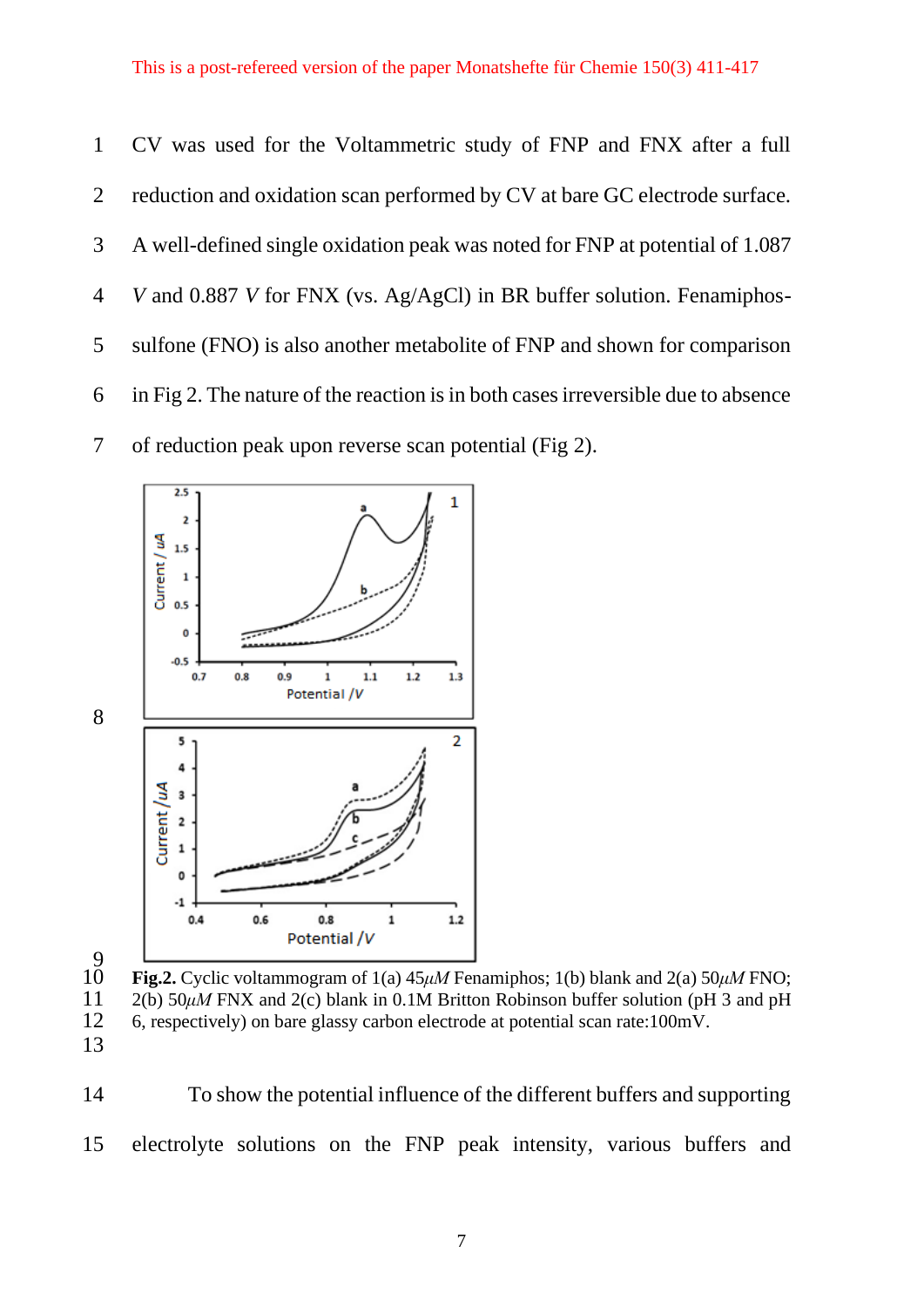supporting electrolytes with the same concentration (0.1*M*) were tested. 2 These were: sodium chloride (NaCl), sodium perchlorate (NaClO<sub>4</sub>), lithium 3 perchlorate(LiClO<sub>4</sub>), sulfuric acid (H<sub>2</sub>SO<sub>4</sub>), Britton-Robinson (BR) buffer at 4 pH 3, potassium nitrate  $(KNO<sub>3</sub>)$  and phosphate buffered saline at pH 3 (PBS). The best response for the oxidation peak of FNP was achieved using the BR buffer solution as shown in Figure 3.



**Fig.3.** Influence of various buffers and supporting electrolytes on oxidation peak of 10 0.1mM FNP on GC electrode. 0.1mM FNP on GC electrode.

 The oxidation peak of FNP and FNX were investigated by DPV in a pH range 2-9 in a B-R buffer. The anodic peaks of the FNP showed no obvious change of peak potential with changing the pH of the solution (Figure 4).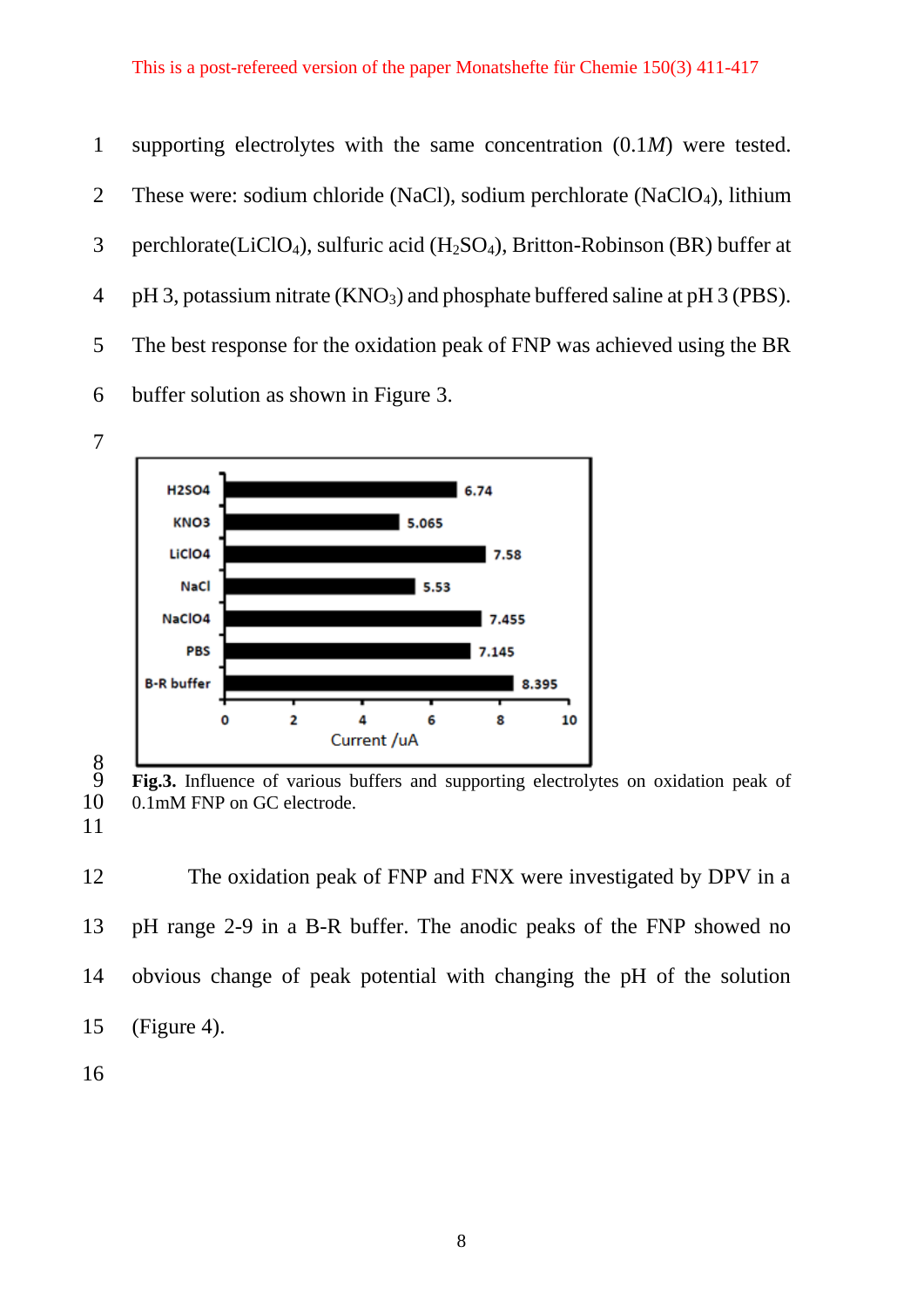

 $\frac{1}{2}$ Fig.4. Differential Pulse voltammogram of 0.1mM FNP at pH value range (2-9) in 0.1M BR buffer at bare GC electrode. 

 A plot of peak potential vs. pH later confirmed that the peak potential does not effectively changed with increasing pH suggesting there is no involvement of protons in the overall electrode reactions. Furthermore, the peak current intensity was found to increase with decreasing pH values and the optimum current response was found at pH 3 (Figure 5). In the case of FNX the influence of pH on oxidation peak of FNX was investigated in 0.1M B-R buffer in the pH range 3-9. The peak potential shifted toward positive 12 direction with increasing pH values following the equation:  $E_p = -0.0599$  pH  $13 + 1.246$  ( $r^2 = 0.9745$ ). (Figure 6).

14 The effect of scan rates *v* on the oxidation of FNP was also studied within the range 10–1000 *mV/s*. The peak potential was shifted positively when the scan rate was increased confirming the irreversibility of the oxidation reactions. A linear response was observed with the square root of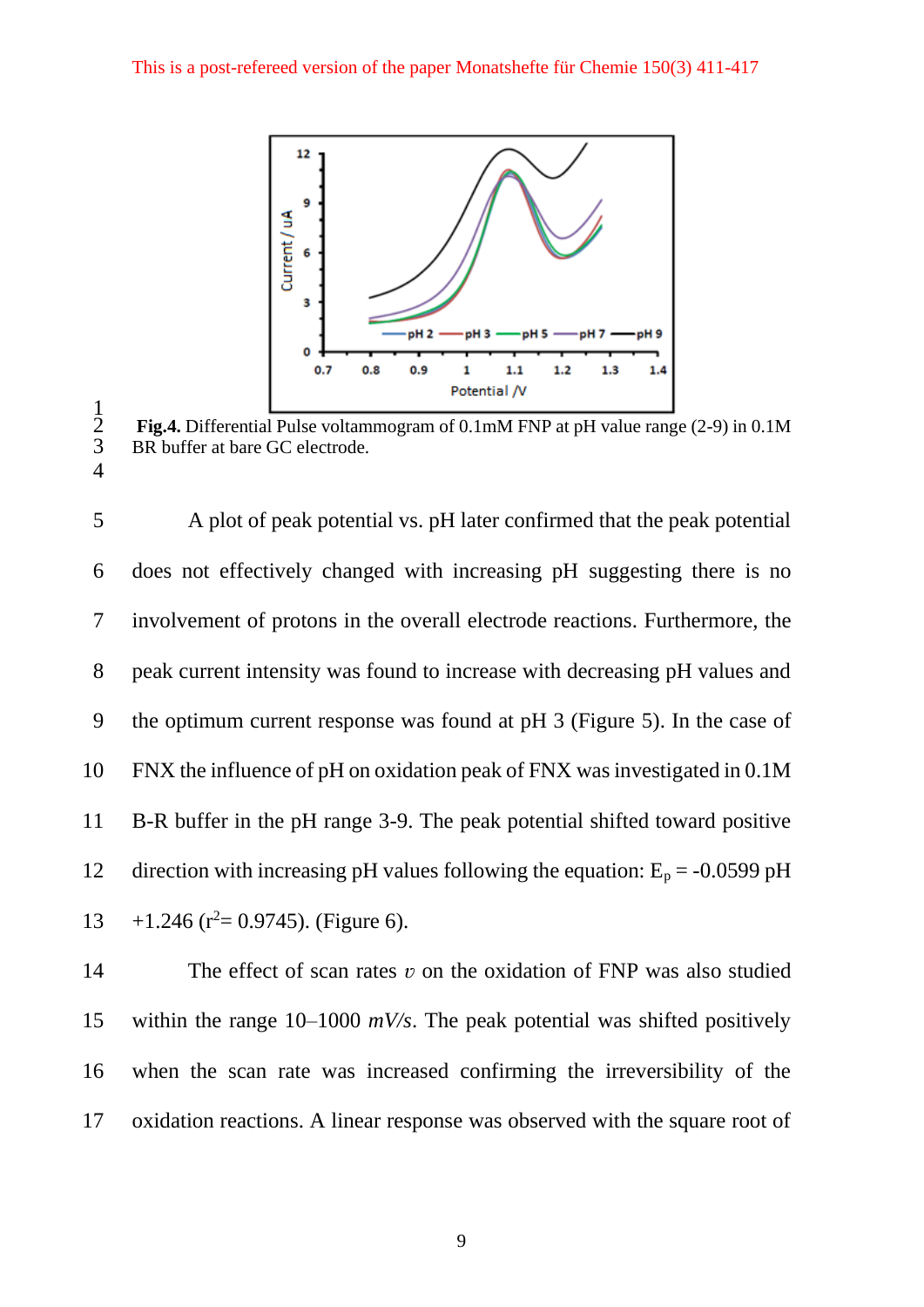scan rates and their corresponding current response suggesting that the reaction process is controlled by diffusion. In addition, a value of logarithm 3 of peak intensity ( $log I_p$ ) was in a linear relationship with a value of logarithm 4 of scan rate (log *v*). The linearity is expressed in equation Log  $I_p = 0.9256$  $\log v + 1.9497$ , ( $r^2 = 0.999$ ) with a slope value of 0.92 close enough to the theoretical value of 1.0 (adsorption control) confirming that the reaction 7 process is adsorption-diffusion controlled. In the case of FNX, the Log  $I_p =$  $0.779 \log v + 1.2488$  ( $r^2 = 0.9987$ ) was obtained. The slope of the equation is 0.77 which is a value in between theoretical value of 0.5 (diffusion control) and value of 1 (adsorption control). This observation is suggesting that the reaction at the electrode surface is a complex mechanism.







**Fig.5.** A) influence of pH on Potential peak; B) influence of pH on current response; of 15 0.1mM FNP at pH value range (2-9) in 0.1M B-R buffer on bare GC electrode.  $0.1 \text{m}$ M FNP at pH value range (2-9) in  $0.1 \text{m}$  B-R buffer on bare GC electrode.

16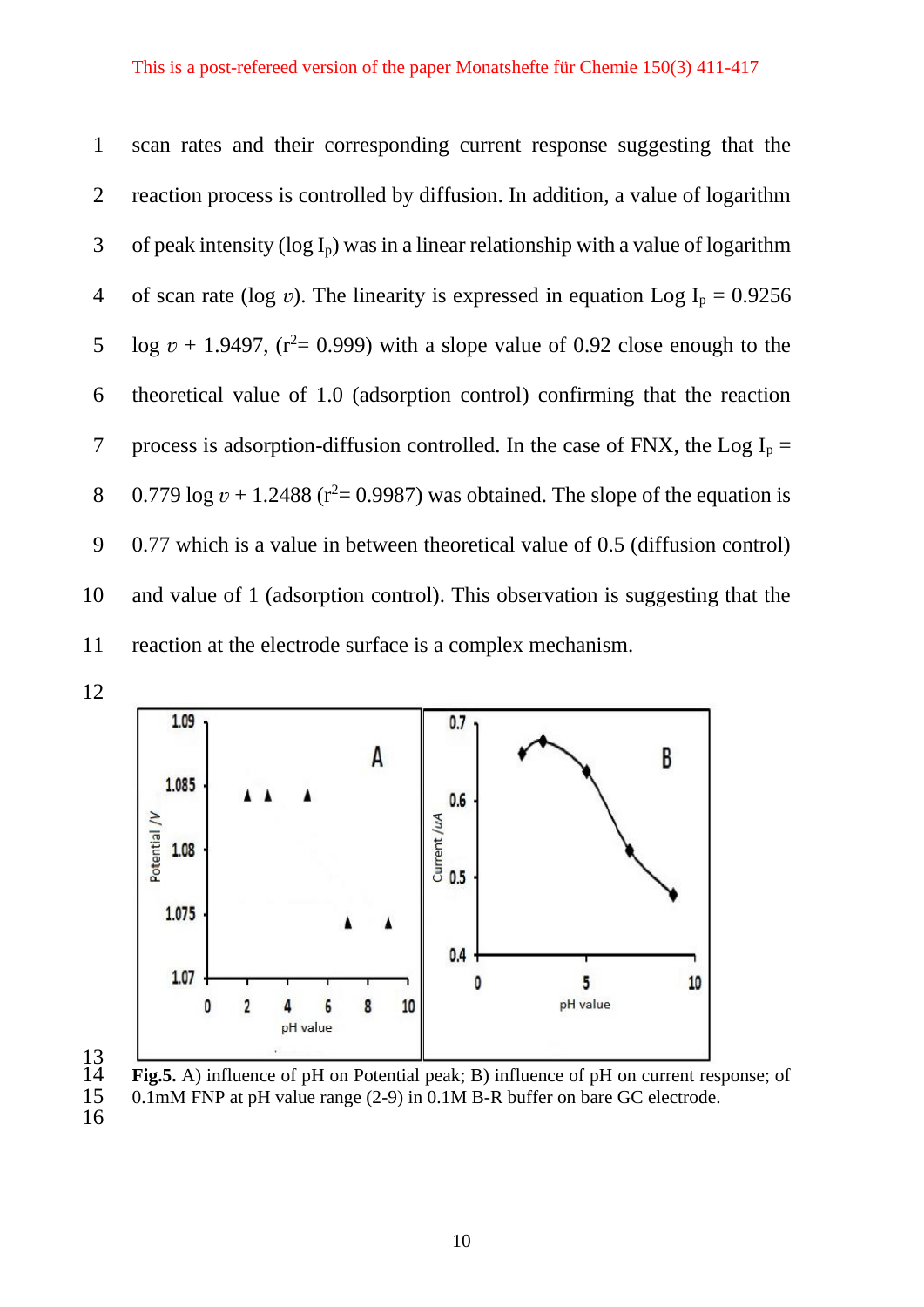

3 **Fig. 6.** A) influence of pH on Potential peak; B) influence of pH on current response; of 50μM FNX in 0.1M B-R buffer on bare GC electrode.

7 To assess the number of electrons transferred in the oxidation reaction 8 of FNP, a plot of peak potential  $(E_p)$  versus logarithm scan rate (log *v*) was 9 done in sweep rate range 10-1000 *mV/s*. The equation obtained was Ep= 10 0.0616 log v+ 1. 0998 ( $r^2$ =0.9806). Using the Laviron procedure for for 11 irreversible species the  $\alpha_n$  value calculated is equal to 0.95. Also,  $\alpha$  can be 12 calculated as  $\alpha = 47.7/E_p-E_{p1/2}$  *mV* where  $E_{p/2}$  is the potential where the 13 current is at half the peak value. For this system, a value of  $\alpha$  was calculated 14 to be 0.79. Hence, the number of electrons (n) shared in the oxidation 15 reaction of IPP is equal to  $1.2 \approx 1$ . In the case of FNX, Log Ep = 0.0619 log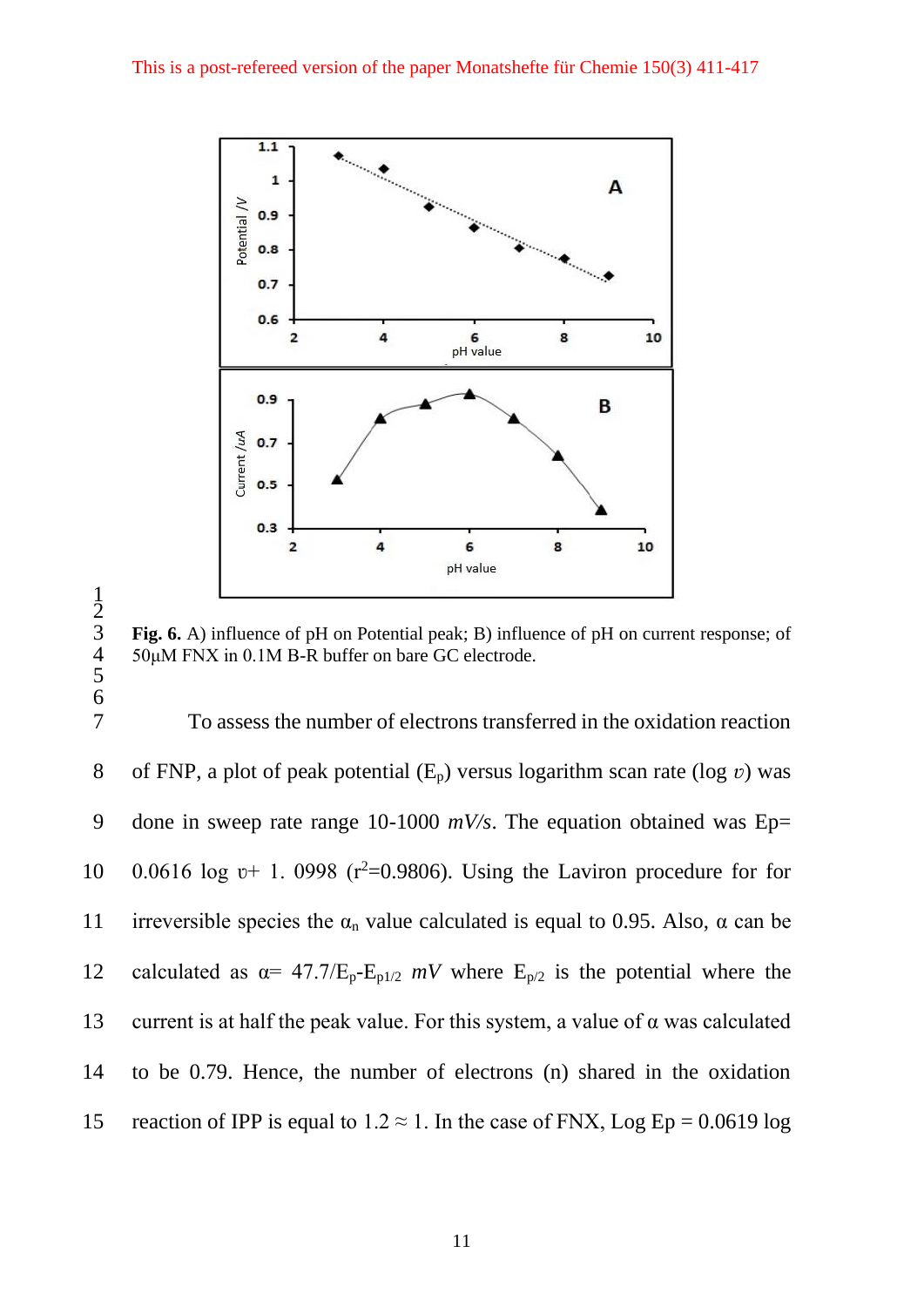$v + 0.9365$ ,  $r^2 = 0.9369$  was obtained and αn value calculated is equal to 0.93. The number of electrons calculated using the same scheme than for FNP was 3 1.15  $\approx$  1 for FNX.

 Roberts and Hutson [9] proposed an *in vitro* biological metabolic pathway for FNP and FNX. The results obtained in our study also support the mono-electronic oxidation mechanism.

 The calibration curves showed good linear responses within the concentration range 8 to 75 *μM* and from 5 to 75 *μM* with coefficient of 10 determination  $r^2$ =0.9981 and 0.9976 using CV and DPV, respectively for FNP. In the case of FNX the calibration curves also showed good linear responses within the concentration range from 8 to 70 *μM* and from 7 to 70  $\mu$ M with coefficient of determination  $r^2$ =0.9991 and 0.9987 using CV and DPV, respectively.

 A summary of the analytical characteristics obtained for both FNP and FNX can be found in table 1. Intra-day precision was calculated with 5 measurements from the same concentration in the same day whereas intr-day precision was calculated using measurements obtained in 5 consecutive days. All values where calculated using a calibration curve obtained in the day.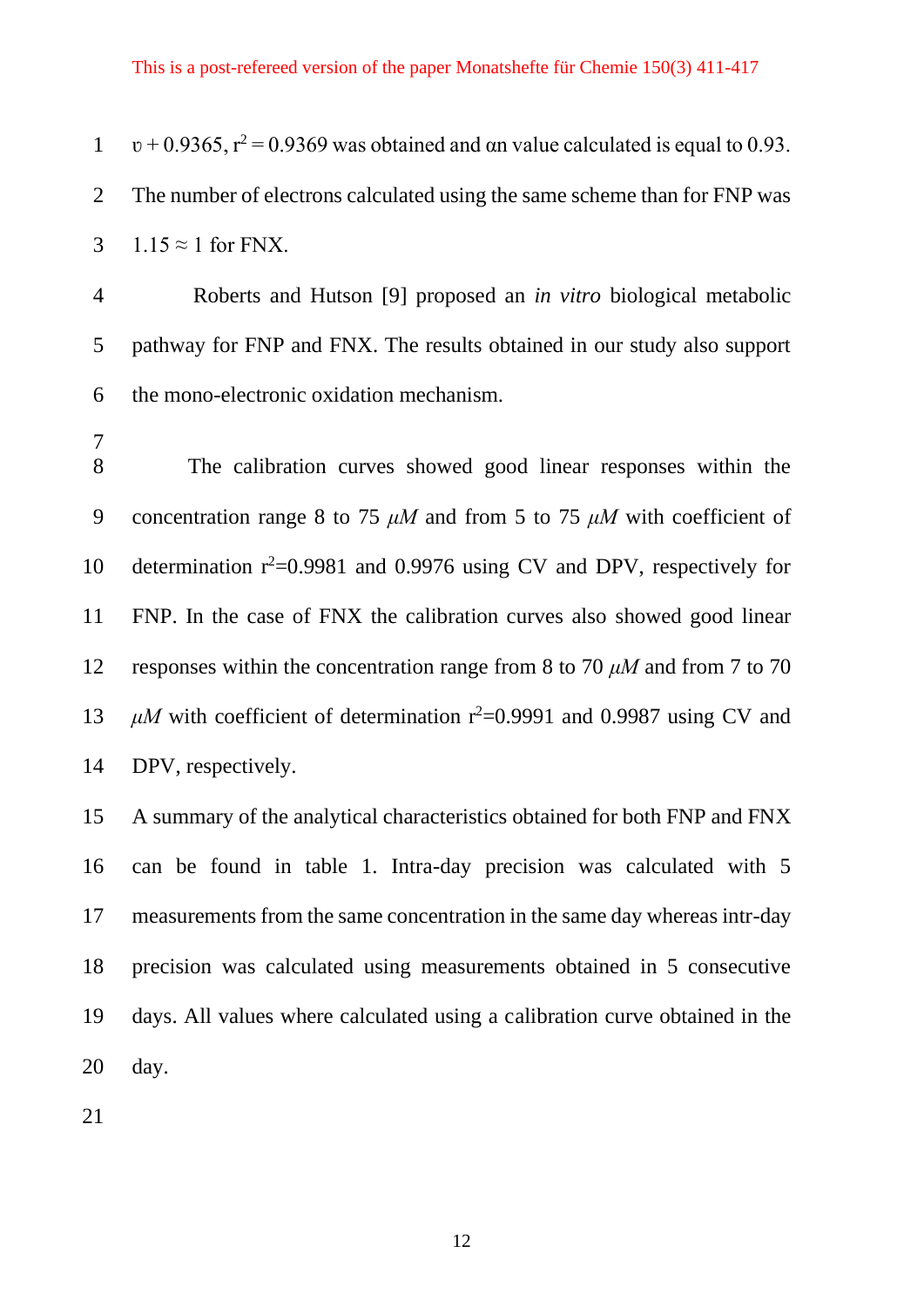- 1
- 2 Table 1. Analytical characteristics for both FNP and FNX using CV and
- 3 DPV.

|            | Analytical<br>technique | Conc<br>$/\mu M$ | Mean <sup>*</sup> / $\mu$ <i>M</i> | Recovery*<br>$\%$ | $RSD^*$<br>$\frac{0}{0}$ | $RSD**/$<br>$\%$ | LoD/<br>$\mu$ <i>M</i> | LoQ/<br>$\mu$ <i>M</i> |
|------------|-------------------------|------------------|------------------------------------|-------------------|--------------------------|------------------|------------------------|------------------------|
|            | CV                      | 8                | $9.67 \pm 0.13$                    | 120.87            | 1.34                     | 10.44            | 0.94                   | 3.14                   |
| <b>FNP</b> |                         | 45               | $46.05 \pm 1.16$                   | 102.34            | 2.53                     | 4.84             |                        |                        |
|            | <b>DPV</b>              | 5                | $4.85 \pm 0.14$                    | 97.09             | 3.03                     | 9.15             |                        | 2.29                   |
|            |                         | 45               | $46.83 \pm 1.07$                   | 104.06            | 2.28                     | 4.63             | 0.68                   |                        |
|            | CV                      | 8                | $8.14 \pm 0.96$                    | 101.83            | 11.79                    | 12.99            | 1.13                   | 3.44                   |
| <b>FNX</b> |                         | 40               | $42.13 \pm 1.22$                   | 105.33            | 2.90                     | 3.27             |                        |                        |
|            | <b>DPV</b>              | 7                | $7.42 \pm 0.45$                    | 106.01            | 6.06                     | 8.87             |                        | 2.03                   |
|            |                         | 40               | $36.89 \pm 2.83$                   | 92.23             | 7.00                     | 7.67             | 0.67                   |                        |

4 \*intraday (n=5), \*\*inter-day (n=5)

5

6 To validate the developed method, the same concentrations of FNP 7 and FNX were also injected in a GC-MS used as a reference method in order 8 to compare with recovery results from electrochemical system. In FNP, the 9 results showed a good linear correlation for CV (y  $/\mu M = 0.9952 \pm 0.0201$  x  $10$  / $\mu$ *M* + 0.6502  $\pm$  0.9058 / $\mu$ *M*, r<sup>2</sup> = 0.9947) and DPV (y = 1.016  $\pm$  0.0266 x 11  $/\mu$ *M* - 0.1895  $\pm$  1.1900  $/\mu$ *M*, r<sup>2</sup> = 0.9912) (Figure 7). In FNX, the results also 12 showed a good linear correlation for CV (y = 1.0111  $\pm$  0.0402 x / $\mu$ M – 13 0.2511  $\pm$  1.7758 / $\mu$ *M*, r<sup>2</sup> = 0.9844) and DPV (y = 1.022  $\pm$  0.0234 x / $\mu$ *M* – 14  $1.847 \pm 1.0323$  / $\mu$ *M*, r<sup>2</sup> = 0.9942). (Figure 8). 15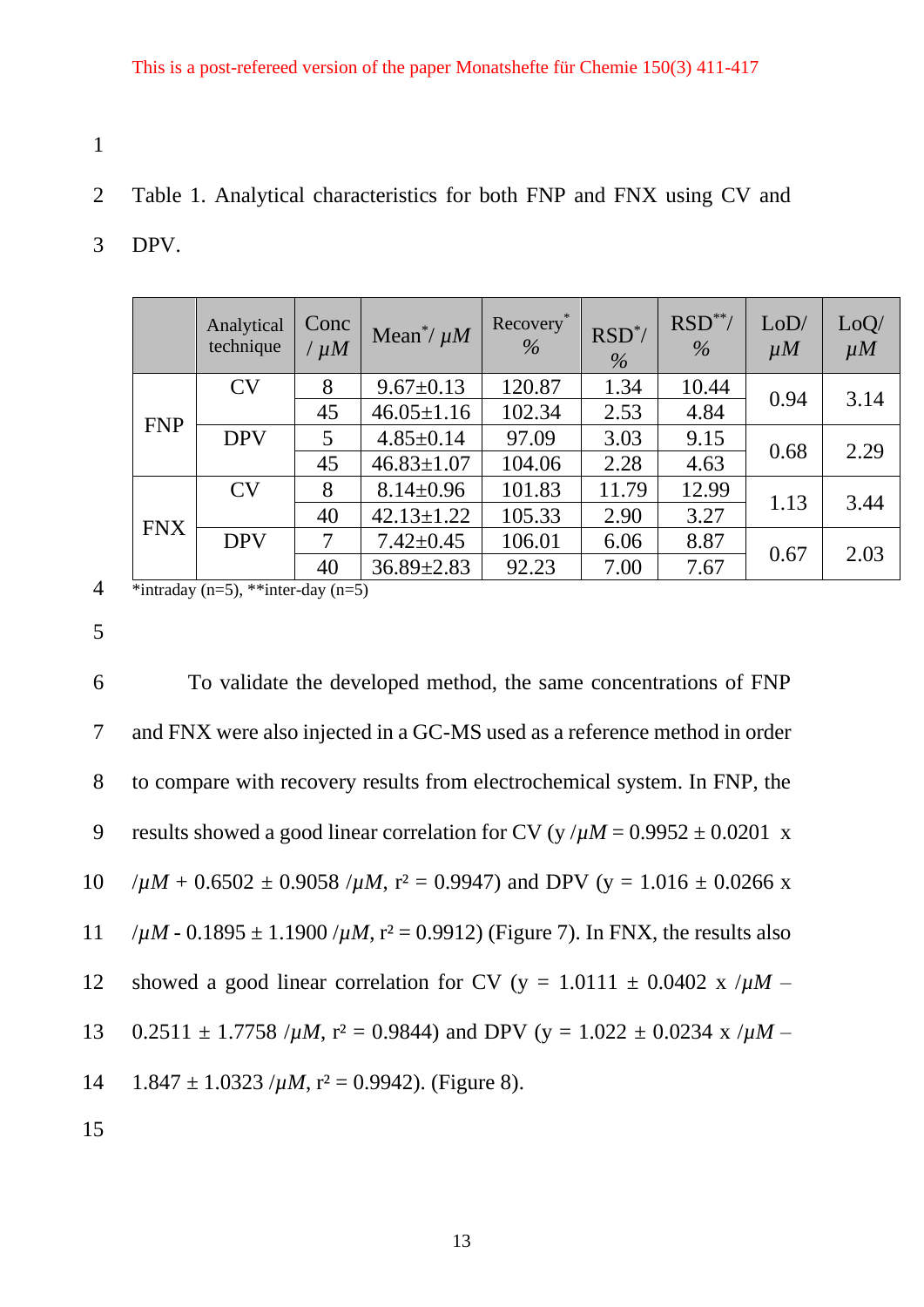

 **Fig.7.** Comparison of concentration values (8,10, 15, 20, 25, 30, 35, 40, 45, 50, 55, 60, 65, 70, and 75)  $\mu$ *M* FNP obtained in the experimental set with GC/MS and DPV (n=3 for each concentration).

 



 $\begin{array}{c} 7 \\ 8 \end{array}$ 



 To evaluate the validity of the proposed electrochemical method for the determination of FNP and its major metabolite (FNX) in real samples, human plasma and urine samples were spiked with known amount of FNP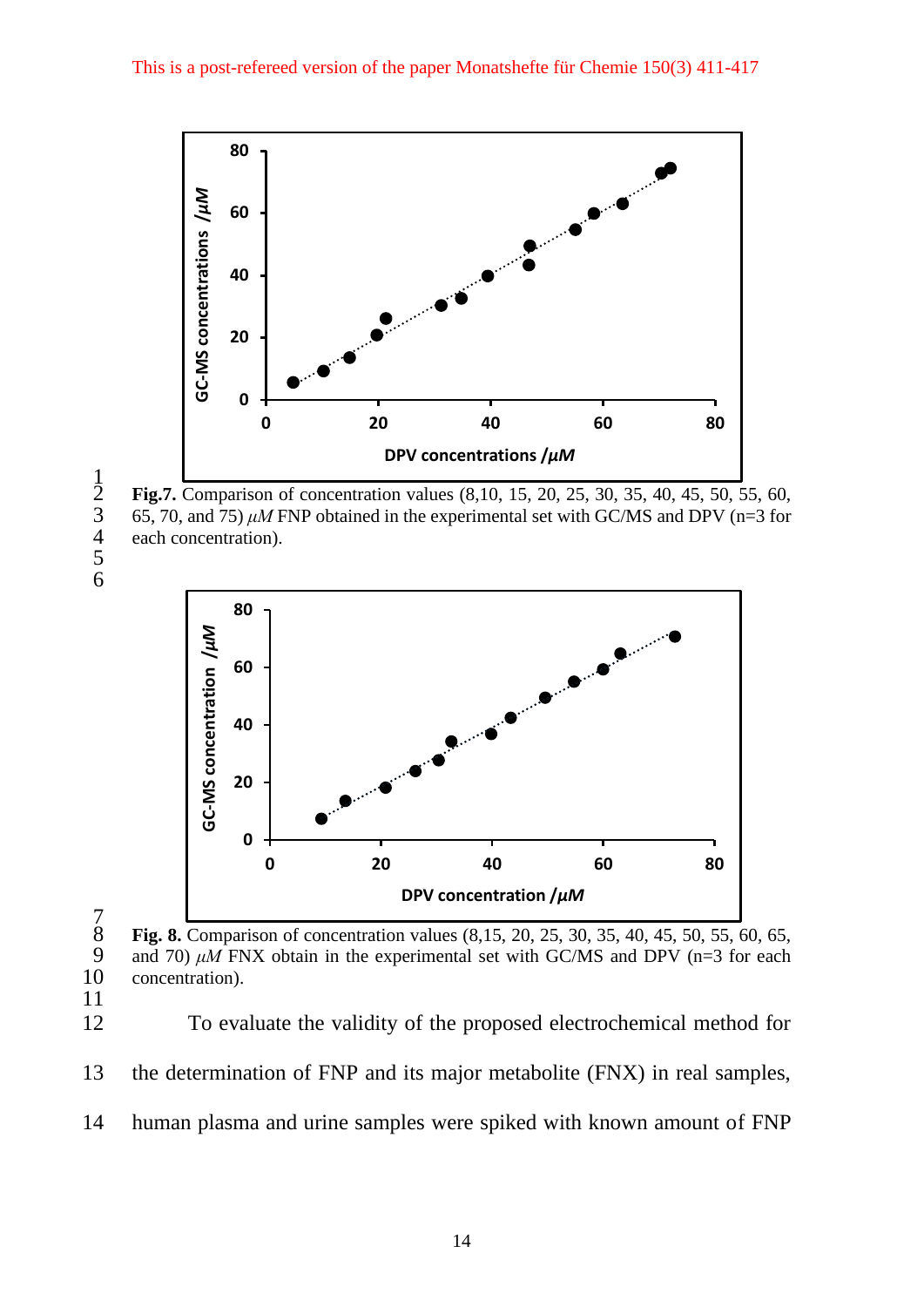or FNX. 1mL of synthetic human plasma was added to 29mL of B-R buffer solution. Accordingly, 2 mL of fresh urine sample was taken and diluted to 30 mL with the B-R buffer solution and then directly analyzed. Two different concentrations of FNP or FNX were added into the plasma and urine sample solutions before measuring with CV or DPV using the bare GC electrode. The calibration graph for each of the methods was used to calculate the recovered concentration of the spiked samples. Table 2 includes the results obtained from CV and DPV analysis at bare GC electrode for recovered concentrations of FNP in urine and plasma samples. The recovery rate was noted in a range of 80.81-96.37% and the %RSD value is less than 10.97%. Table 3 includes the results obtained by CV and DPV analysis at the bare GC electrode for the different concentrations of FNX in urine and plasma samples. The recovery rate was noted in a range of 70.5-92.94% and the %RSD value is less than 19.28%. Thus, the results showed that the matrix did not significantly influence the recovered concentration. Moreover, urine matrix has slightly less effect on recovered concentration than plasma.

- 
- 
- 
- 
- 
- 

 $\frac{24}{25}$ Table 2. Recoveries from spiked urine and plasma samples for two known concentrations of FNP using CV and DPV measurements at bare glassy carbon electrode.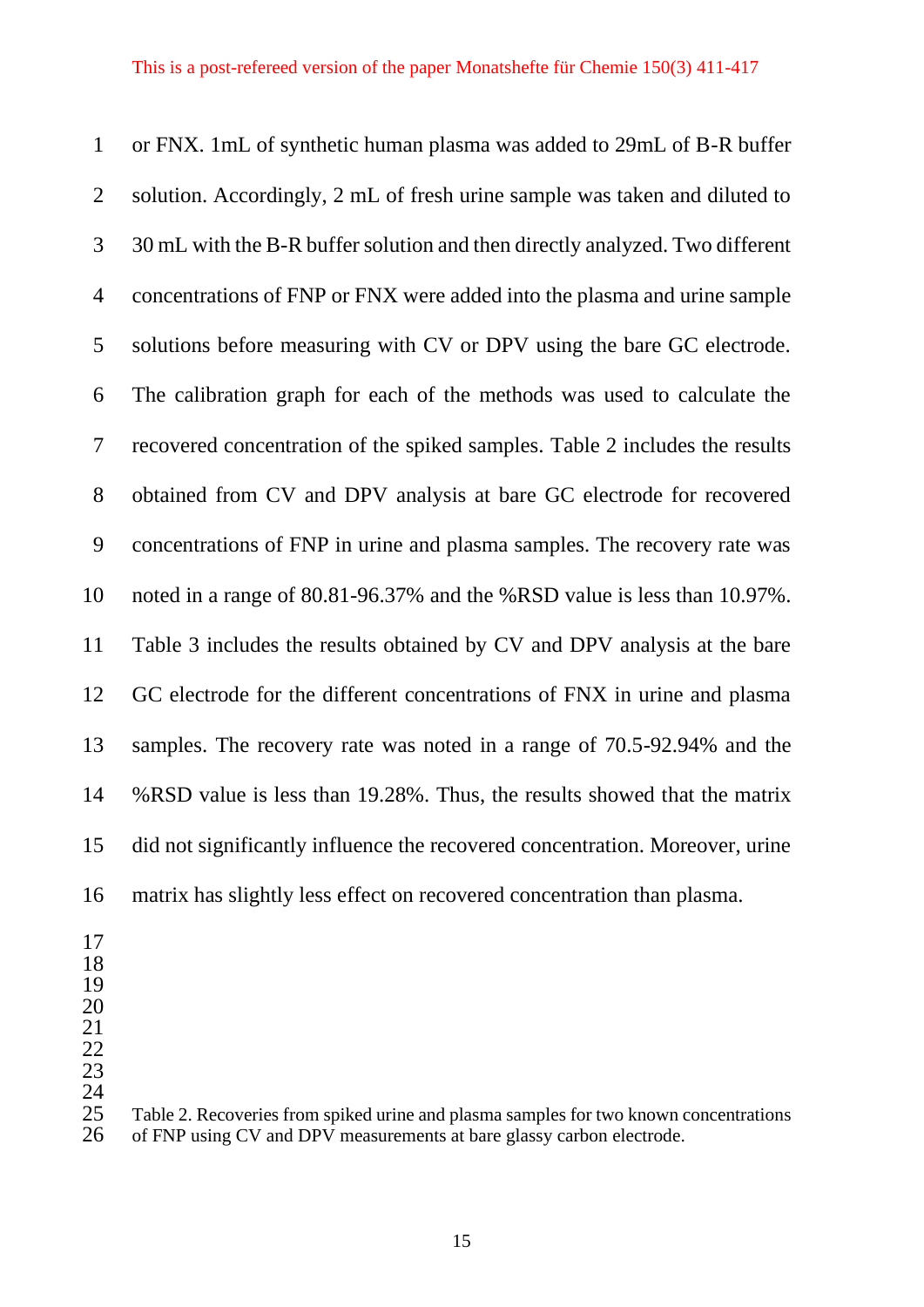### This is a post-refereed version of the paper Monatshefte für Chemie 150(3) 411-417

| Interference<br>Media | Analytical | Concentration<br>Spiked $/\mu M$ | Mean/<br>$\mu$ <i>M</i> | Recovery<br>/9/0 | <b>RSD</b> |
|-----------------------|------------|----------------------------------|-------------------------|------------------|------------|
|                       | technique  |                                  |                         |                  | /9/0       |
| Plasma                | CV         | 15                               | 13.44                   | 89.64            | 8.89       |
| $N=3$                 |            | 25                               | 22.83                   | 91.32            | 10.81      |
|                       | <b>DPV</b> | 15                               | 12.8                    | 85.39            | 2.52       |
|                       |            | 25                               | 22.77                   | 91.10            | 6.20       |
| Urine                 | CV         | 15                               | 13.29                   | 88.64            | 10.97      |
| $N=3$                 |            | 25                               | 23.50                   | 94.03            | 3.16       |
|                       | <b>DPV</b> | 15                               | 12.12                   | 80.81            | 1.76       |
|                       |            | 25                               | 24.09                   | 96.37            | 8.57       |

1 2 3

4 Table 3. Recoveries from spiked urine and plasma samples for known concentrations of<br>5 FNX using CV and DPV measurements at bare glassy carbon electrode. 5 FNX using CV and DPV measurements at bare glassy carbon electrode**.**

| Interference |            | Concentration   | Mean/          | Recovery |            |
|--------------|------------|-----------------|----------------|----------|------------|
| Media        | Analytical | Spiked $/\mu M$ | $\mu$ <i>M</i> | /9/0     | <b>RSD</b> |
|              | technique  |                 |                |          | /2/6       |
| Plasma       | CV         | 15              | 10.57          | 70.51    | 19.28      |
| $N=3$        |            | 25              | 22.27          | 89.10    | 11.32      |
|              | <b>DPV</b> | 15              | 12.81          | 85.44    | 14.31      |
|              |            | 25              | 22.19          | 88.79    | 2.20       |
| Urine        | CV         | 15              | 12.66          | 84.40    | 4.70       |
| $N=3$        |            | 25              | 23.23          | 92.94    | 5.40       |
|              | <b>DPV</b> | 15              | 12.31          | 82.11    | 8.65       |
|              |            | 25              | 22.99          | 91.98    | 3.24       |

6

- 7
- 8

9

### 10 **Conclusion**

11 Both FNP and FNX showed electroactivity on GC carbon electrode using

- 12 CV and DPV. An oxidation peak was obtained for both analytes at the bare
- 13 GC electrode using a B-R buffer solution with optimum peak intensity at pH
- 14 3 in the case of FNP and pH 6 for FNX. The anodic peak showed irreversible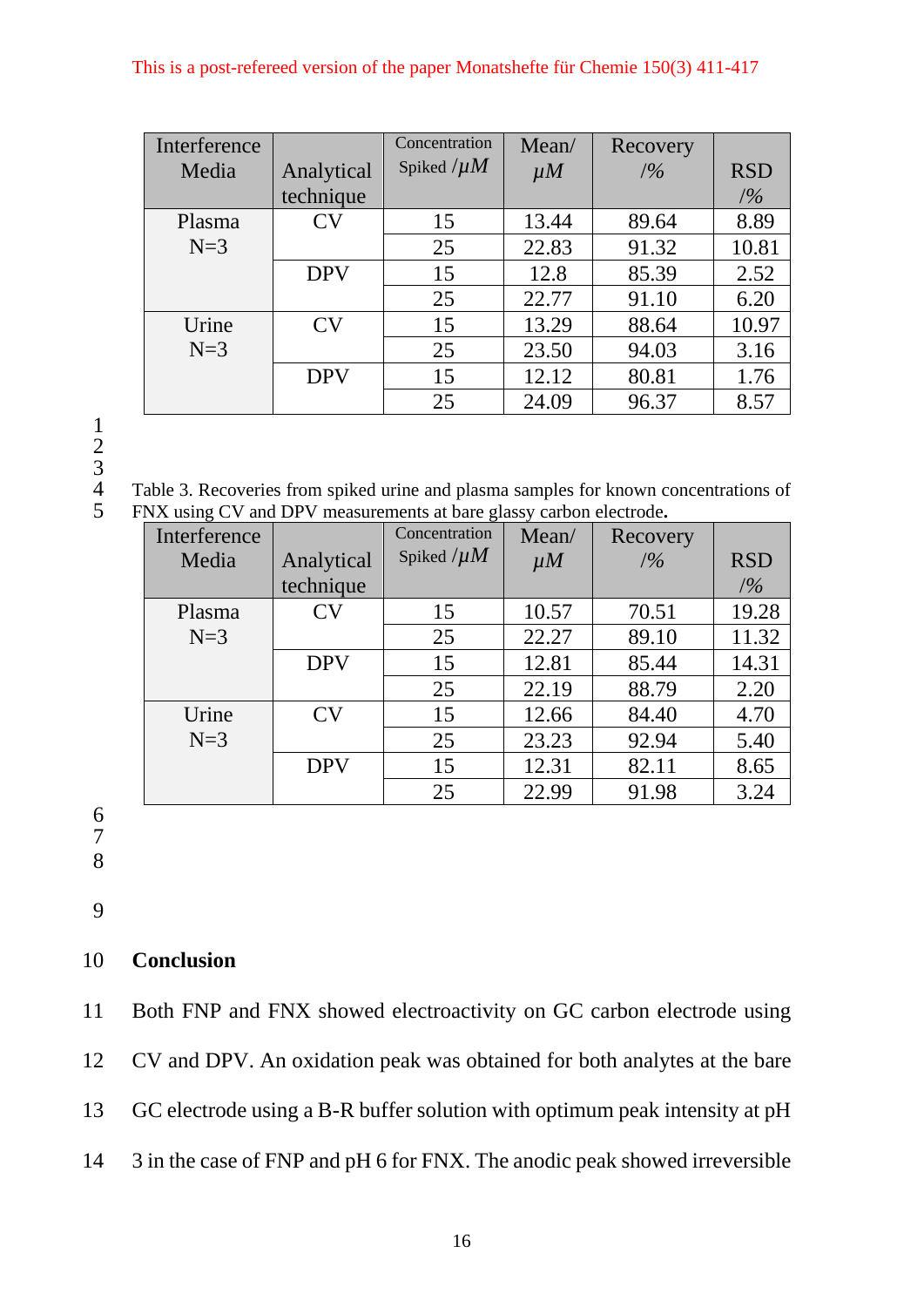behaviour and the irreversibility of the system was confirmed using the scan rates. It was found that increasing concentrations of both FNP and FNX in the buffer solution proportionally increased the signal. The anodic peak showed a reliable intraday and inter-day precision. The analysed concentrations showed good agreement compared to those reference values when GC-MS was used as a reference method. FNP and FNX were recovered in spiked plasma and urine samples with acceptable results using developed methods.

### **Experimental**

 Fenamiphos (FNP) and Fenamiphos-sulfoxide (FNX) were obtained from Sigma (Sigma-Aldrich, UK). Sodium perchlorate and lithium perchlorate were ordered from Fisher Scientific (Fisher Scientific, UK). Potassium chloride, Tris buffer, and sodium acetate buffer were got from Sigma (Sigma-Aldrich, UK). Potassium monophosphate and potassium dibasic phosphate were bought from Fisher Scientific (Fisher Scientific, UK). Phosphoric acid, hydrochloric acid and potassium hydroxide were all purchased from Fisher Scientific (Fisher Scientific, UK); sodium chloride was bought from Sigma (Sigma Aldrich, UK). Britton-Robinson buffer solution was made of phosphoric acid, glacial acetic acid and sodium chloride; the pH value was adjusted with sodium hydroxide and hydrochloric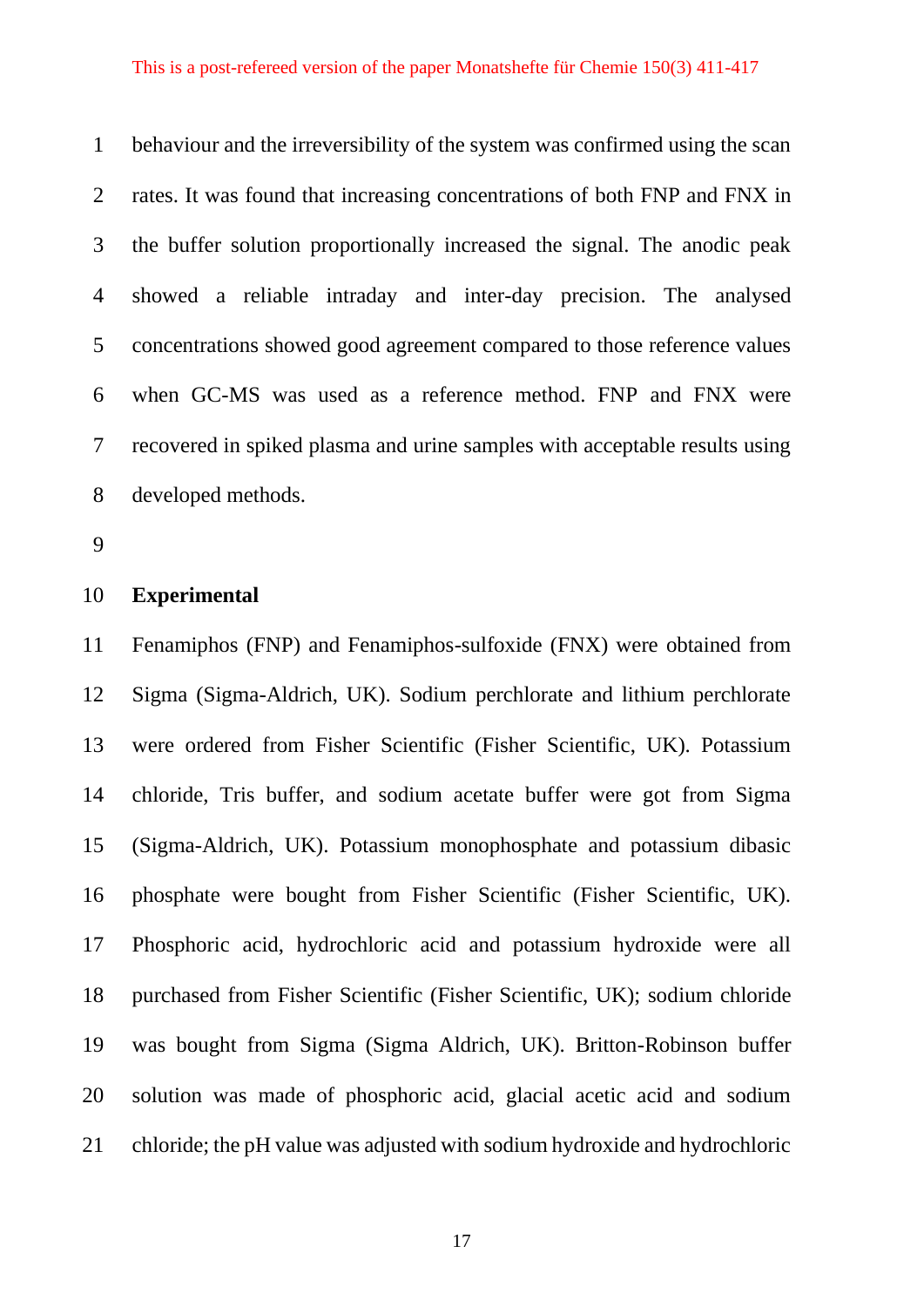acid. Potassium ferric cyanide was purchased from Sigma-Aldrich (Sigma- Aldrich, USA) and used to test the polished glassy carbon electrode. Fumed silica (particle size 0.007 *μm*) and aluminium oxide (particle size 0.05 *μm*) were used for polishing the glassy carbon electrode, were both bought from Sigma-Aldrich (Sigma-Aldrich, UK). Acetonitrile (HPLC grade) from Fisher (Fisher Scientific, UK) was used in the sonication of the GC electrode. Water was purified using an ELGA purification system to a specific resistance 18*MΩ* and used to prepare all solutions. Artificial human plasma was purchased from Sigma (Sigma Aldrich, UK). Urine aliquot was freshly taken from a volunteer.

 Voltammetric experiments were performed using a Metrohm 757 VA Computrace (Metrohm Ltd., UK), data processing software is Metrohm version 1.0 Ct757 software (Metrohm Ltd., UK), running on a personal computer (Compaq® DeskPro, Windows® 95). A conventional three electrode system was used for all the experiments, which consisted of a Glassy Carbon (GC) working electrode, a Ag/AgCl reference electrode and platinum as an auxiliary electrode. All electrodes were purchased from Metrohm (Metrohm Ltd., UK). A digital pH meter (Hanna instrument microprocessor pH 210 meter) was used when preparing buffer solutions. An ultrasound bath (Kerry, UK) was used for electrode sonication. GC-MS components were from Perkin Elmer (USA). GC model Clarus 500 equipped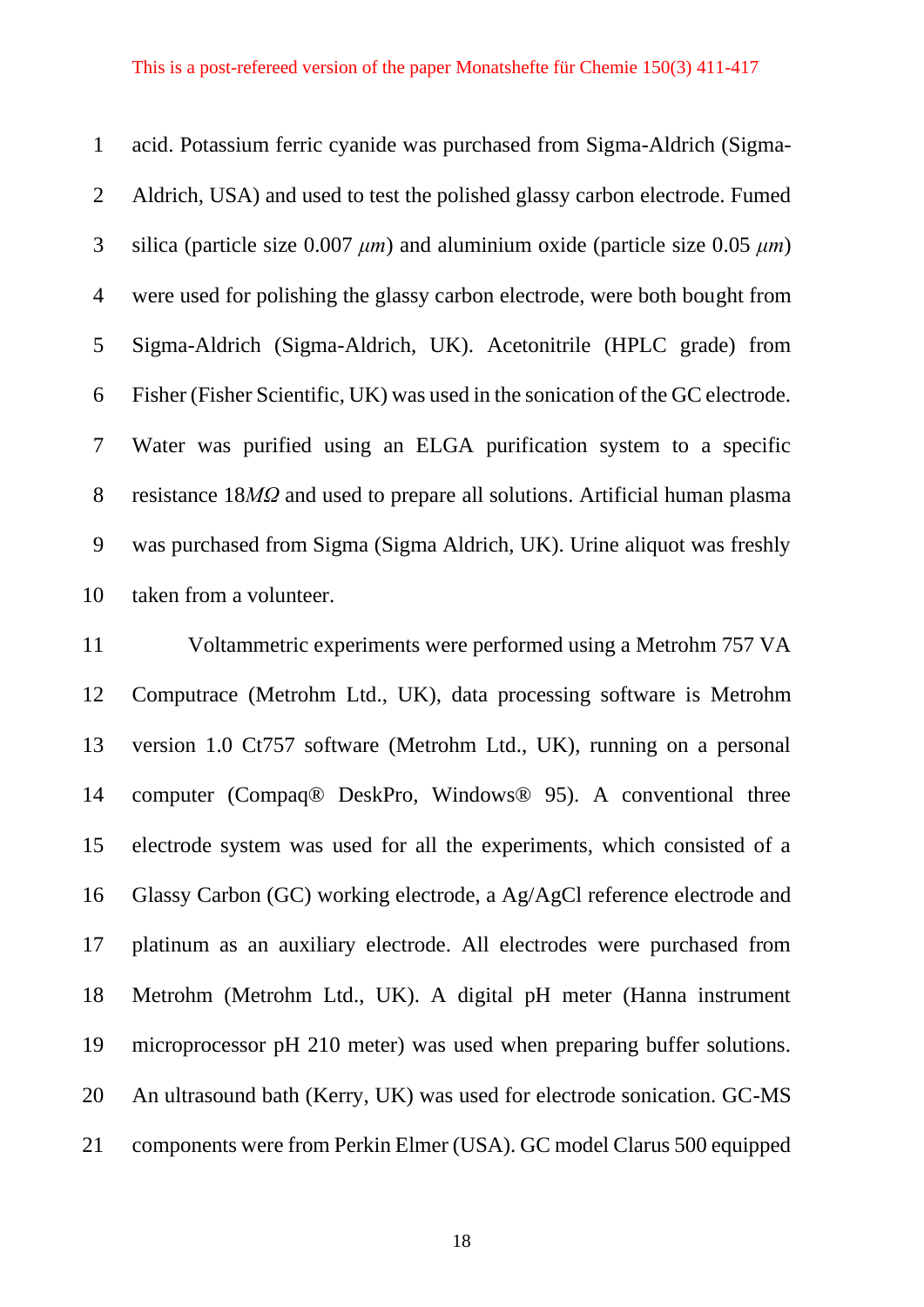### This is a post-refereed version of the paper Monatshefte für Chemie 150(3) 411-417

 with an auto sampler and MS model Clarus 500 operated with Perkin Elmer TurboMass (2008) software. Standards and samples were run on an 3 SUPELCO analytical, SLB-5m fused silica capillary column  $(30 \, m \times 0.25)$ *mm* × 0.25  $\mu$ *m*).

 FNX and FNP solutions were prepared as 30 *mmol* and 15 *mmol* 6 standard stock solution in acetonitrile and stored at -8 <sup>o</sup>C until use. All other working solutions were freshly prepared from the standard stock solution. Britton-Robinson buffer (BRB) is an aqueous universal buffer that was used for the pH study in the range of 1.6 to 12. A 0.5 *mol/L* of BRB was prepared by combining 33.8 *mL* of concentrated phosphoric acid, 28.6 *mL* of concentrated acetic acid and 29.22*g* of sodium chloride. The pH value was adjusted with sodium hydroxide and hydrochloric acid and then made up to 13 1 *L* with distilled water.

 Prior to running all experiments, the GC electrode was polished to a mirror-like surface successively with activated aluminium oxide and 0.007 *μm* silica slurry. The electrode was thoroughly washed with water and then treated with acetonitrile in an ultrasonic bath for about 5 minutes. Electrochemical experiments were carried out in a 50 *mL* voltammetric cell at room temperature and the electrochemical measurements were performed after initial purging of the mixture under nitrogen gas for 300 seconds. The 21 cleaned bare GC electrode was tested by CV in  $0.01 \text{ mol/L K}_3[\text{Fe(CN)}_6]$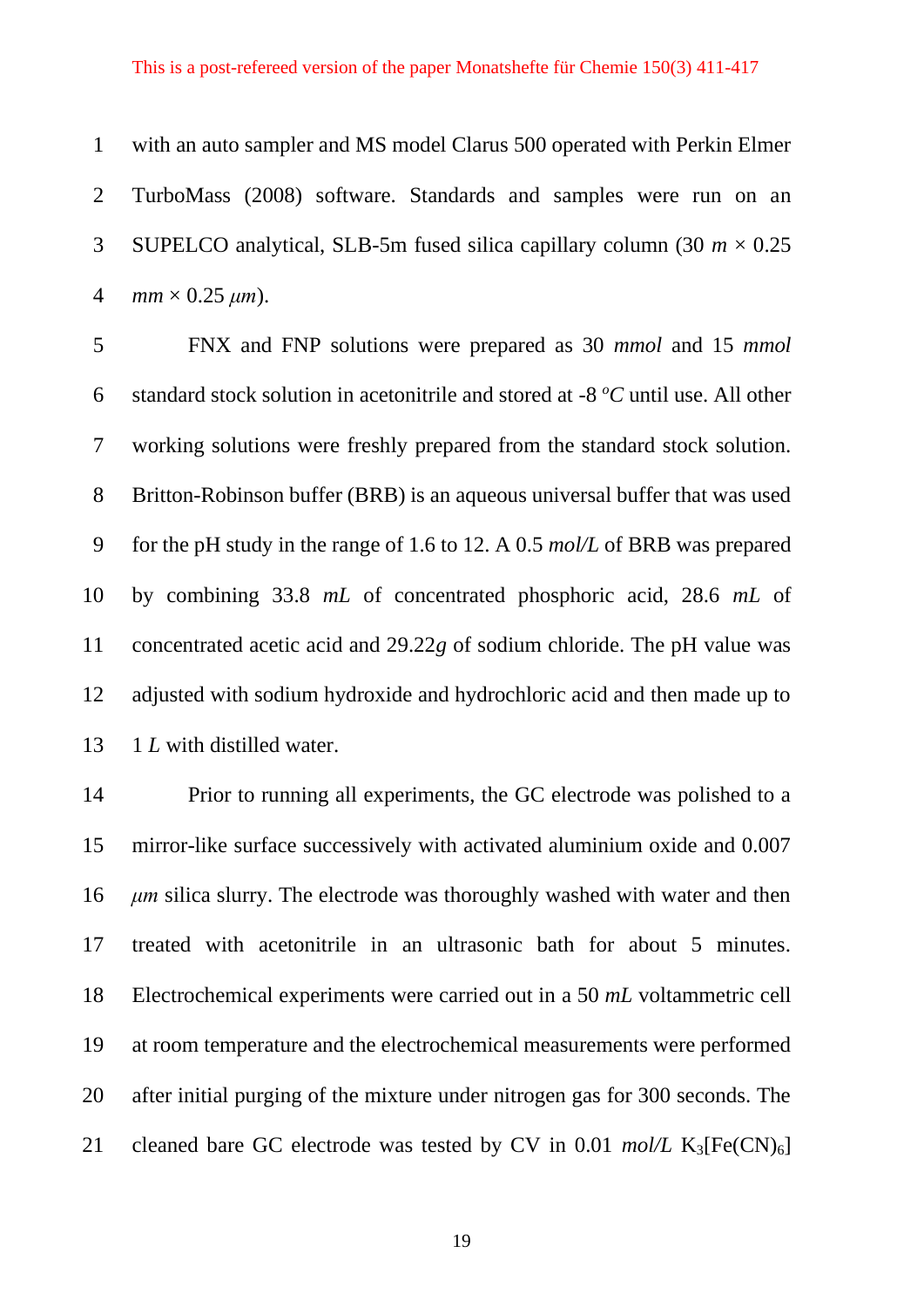| $\mathbf{1}$   | solution with scan rate of 0.1 <i>V/s</i> within the potential range of -1.0 to +1.0 <i>V</i> |
|----------------|-----------------------------------------------------------------------------------------------|
| $\overline{2}$ | (vs. Ag/AgCl) until a pair of well-defined redox peaks were obtained. Cyclic                  |
| $\mathfrak{Z}$ | voltammetry (CV) measurements were achieved in the potential range from                       |
| $\overline{4}$ | 0.6 to 1.3 V with a scan rate of 100 $mV/s$ , and equilibrium time of 10 s.                   |
| 5              | Differential pulse voltammetry (DPV) measurements were performed in the                       |
| 6              | potential range from 0.6 to 1.3 $V$ with voltage step, 0.009918 $V$ ; pulse                   |
| $\tau$         | amplitude, 50 $mV$ ; pulse time, 0.04 s; voltage step time, 0.4 s, and sweep                  |
| 8              | rate, 0.0248 <i>V/s</i> .                                                                     |
| 9              | For GC-MS analyses, the oven temperature started at 100 $\degree$ C, held for                 |
| 10             | 1 min, and was then increased at 25 °C/min to 200 °C, held for a further 2                    |
| 11             | min, and finally ramped at 10 $\degree$ C/min was to reach a final temperature of 310         |
| 12             | °C which is held for 2 mins. The carrier gas was helium at 1 $mL/min$ and the                 |
| 13             | injection volume was $2 \mu L$ . The transfer line temperature was held at 300 °C.            |
| 14             | Positive ionization was performed using an Electron Impact (EI+) source at                    |
|                |                                                                                               |
| 15             | 200 °C with electron energy of 70 $eV$ and the multiplier was set to 350 V.                   |
|                | The peaks were observed in total ion count (TIC) mode after 2 minutes                         |
| 16<br>17       | solvent delay giving a total run time of 20 minutes.                                          |

 **Acknowledgements** The authors gratefully acknowledge the financial support of this work by the Higher Committee for Educational Development (HCED number D-11-3277), Iraq.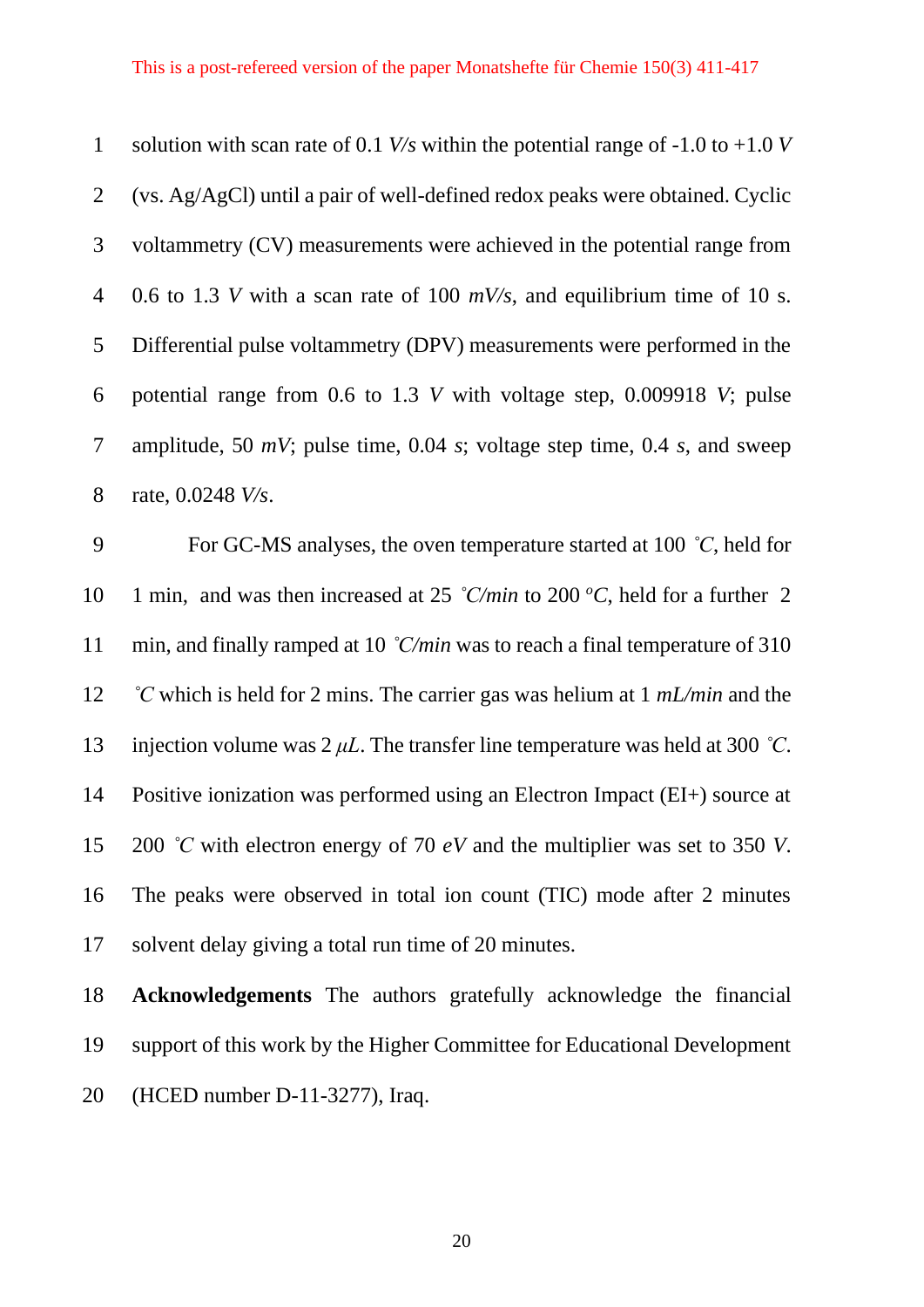# **References**

| $\overline{2}$ | 1.  | Caceres T., Megharaj M., Naidu R. (2009) Sci. Tot. Env. 398:53          |
|----------------|-----|-------------------------------------------------------------------------|
| 3              | 2.  | Caceres T., Megharaj M., Malik S., Beer M., Naidu R. (2009)             |
| $\overline{4}$ |     | Bioresource tech. 100: 732                                              |
| 5              | 3.  | Abu Ghalwa N.M., Farhat N.B. (2016) J. Environ. & Anal. Tox. 6:1        |
| 6              | 4.  | De Albuquerque N.C., De Matos J.V., De Oliveira A.R. (2016) J.          |
| $\overline{7}$ |     | Chrom. A 1467:326                                                       |
| 8              | 5.  | Molaabasi F., Talebpour Z. (2011) J.Agricul.Food Chem. 59:803           |
| 9              | 6.  | Lecoeur-Lorin M., Delepee R., Morin P. (2009) Electrophororesis.        |
| 10             |     | 30:2931                                                                 |
| 11             | 7.  | Hernandez-Borges J., Juan Cabrera J.C., Rodriguez-Delgado M.A.,         |
| 12             |     | Hernandez-Suarez E.M., Galan Sauco V. (2009) Food Chem. 113:313         |
| 13             | 8.  | Asensio-Ramos M., D'orazio G., Hernandez-Borges J., Rocco A.,           |
| 14             |     | Fanali S. (2011) Anal. Bioanal. Chem. 400:1113                          |
| 15             | 9.  | Roberts T., Hutson D. (1999) Metabolic pathways of agrochemicals:       |
| 16             |     | part two -insecticides and fungicides. RSC, UK.                         |
| 17             | 10. | Deng L, Guo S, Zhou M, Liu L, Liu C, Dong S (2010). Biosens.            |
| 18             |     | Bioelectron. 25: 2189                                                   |
| 19             |     | 11. Franca R.F., De Oliveira H.P.M., Pedrosa V.A., Codognoto L. (2012). |
| 20             |     | Diam Relat Mater, 27-28: 54                                             |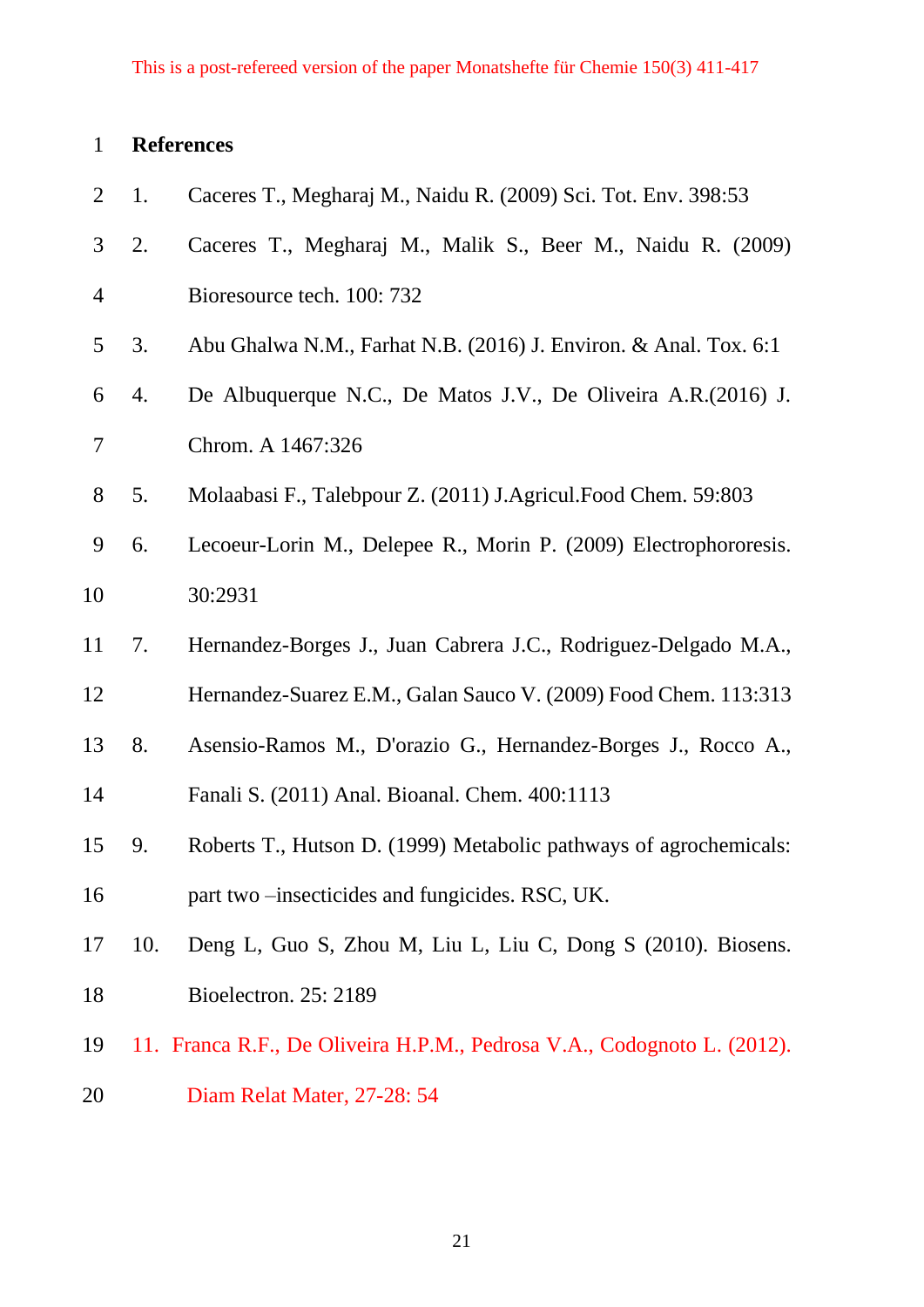This is a post-refereed version of the paper Monatshefte für Chemie 150(3) 411-417

|  | 1 12. Lima T, Silva H.T.D., Labuto G, Simoes F.R., L. Codognoto L (2015). |
|--|---------------------------------------------------------------------------|
|  | Electroanalysis, 28:817.                                                  |
|  | 3 13. B. Qader, M.G. Baron, I. Hussain, J.Gonzalez-Rodriguez (2018) J.    |

- Electroanal. Chem. 821:16.
- 14. B. Qader, M.G. Baron, I. Hussain, J.M. Sevilla, R.P. Johnson, J.
- Gonzalez-Rodriguez (2018) Electrochim. Acta 295:333.
-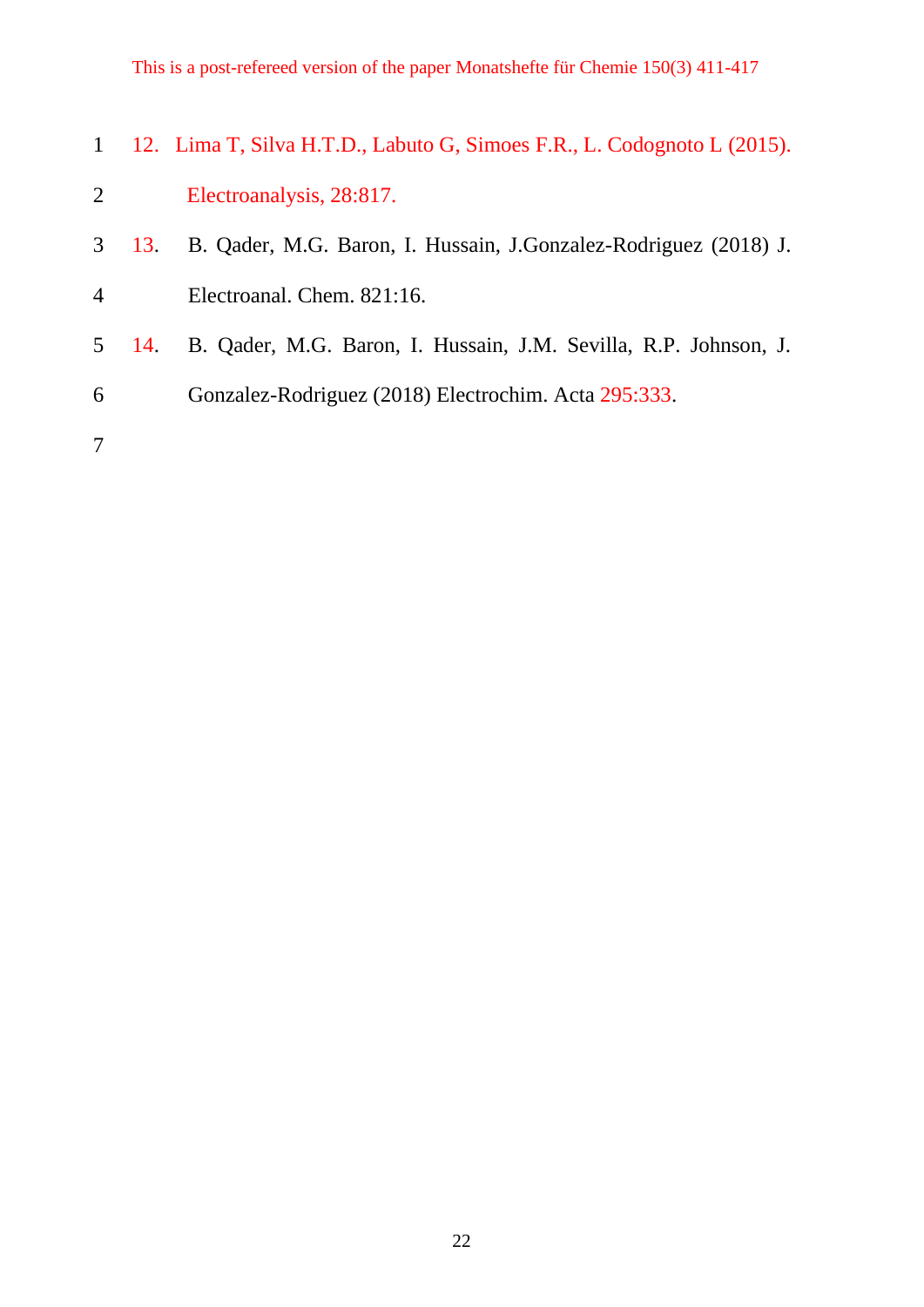|  |  | <b>Figure Captions</b> |  |
|--|--|------------------------|--|
|--|--|------------------------|--|

- **Fig.1**. Chemical structure of Fenamiphos
- 

| $\overline{4}$ | Fig.2. Cyclic voltammogram of $1(a)$ 45µM Fenamiphos; $1(b)$ blank and $2(a)$                 |
|----------------|-----------------------------------------------------------------------------------------------|
| 5              | 50μM FNO; 2(b) 50μM FNX and 2(c) blank in 0.1M Britton Robinson                               |
| 6              | buffer solution (pH 3 and pH 6, respectively) on bare glassy carbon electrode                 |
| $\tau$         | at potential scan rate: $100mV$ .                                                             |
| 8              |                                                                                               |
| 9              | Fig.3. Influence of various buffers and supporting electrolytes on oxidation                  |
| 10             | peak of 0.1mM FNP on GC electrode.                                                            |
| 11             |                                                                                               |
| 12             | Fig.4. Differential Pulse voltammogram of 0.1mM FNP at pH value range                         |
| 13             | $(2-9)$ in 0.1 <i>M</i> BR buffer at bare GC electrode.                                       |
| 14             | <b>Fig.5.</b> A) influence of pH on Potential peak; B) influence of pH on current             |
| 15             | response; of $0.1 \text{m}M$ FNP at pH value range (2-9) in $0.1 \text{m}B$ -R buffer on bare |
| 16             | GC electrode.                                                                                 |
| 17             | Fig. 6. A) influence of pH on Potential peak; B) influence of pH on current                   |
| 18             | response; of $50\mu$ M FNX in 0.1M B-R buffer on bare GC electrode.                           |
| 19             | <b>Fig.7.</b> Comparison of concentration values (8,10, 15, 20, 25, 30, 35, 40, 45,           |
| 20             | 50, 55, 60, 65, 70, and 75) $\mu$ M FNP obtained in the experimental set with                 |
| 21             | $GC/MS$ and DPV ( $n=3$ for each concentration).                                              |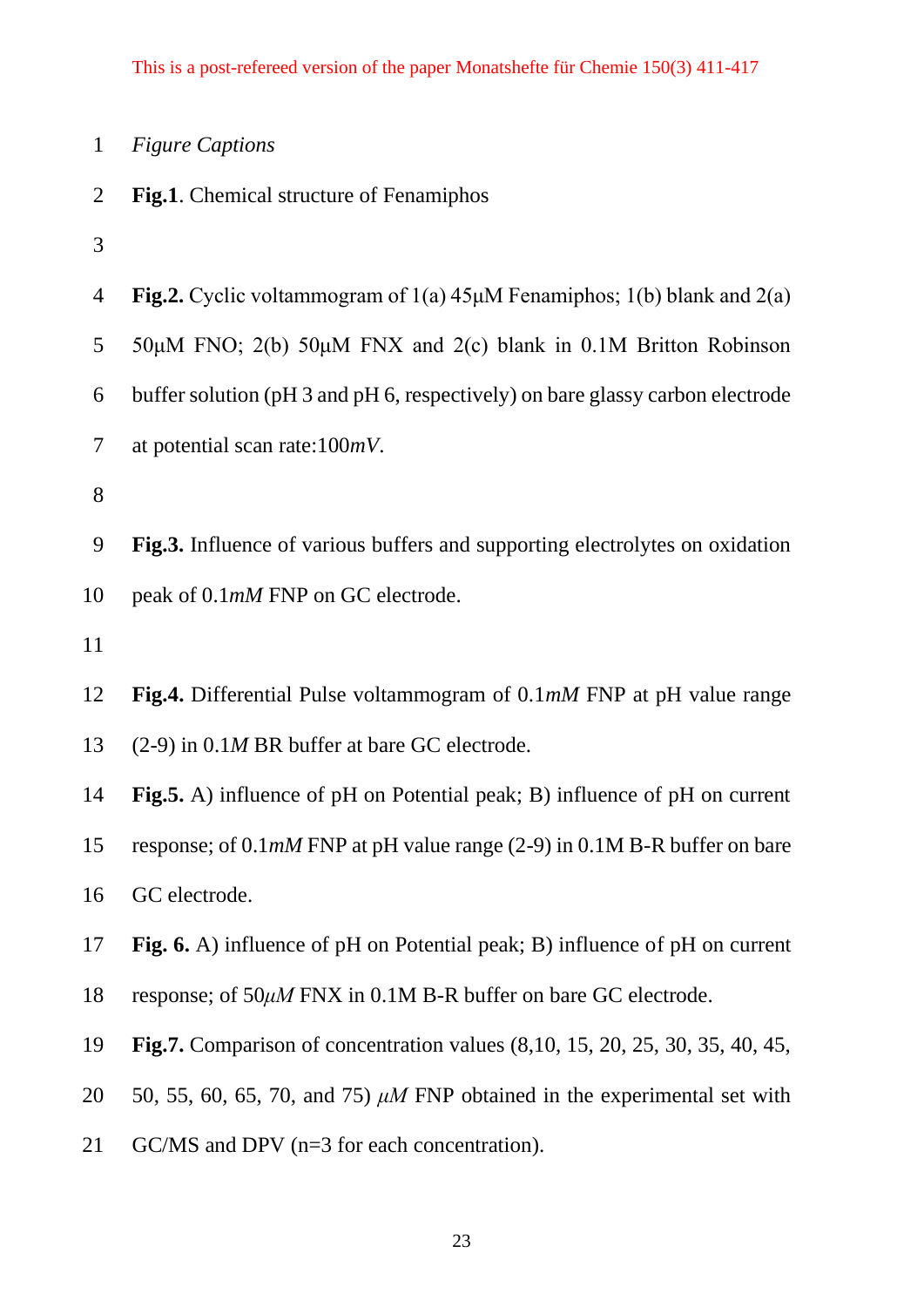- 1 **Fig. 8.** Comparison of concentration values (8,15, 20, 25, 30, 35, 40, 45, 50,
- 2 55, 60, 65, and 70) *μM* FNX obtain in the experimental set with GC/MS and
- 3 DPV (n=3 for each concentration).
- 4

5 Table 1. Analytical characteristics for both FNP and FNX using CV and

6 DPV.

|            | Analytical<br>technique | Conc<br>$/\mu M$ | Mean <sup>*</sup> / $\mu$ <i>M</i> | Recovery*<br>$\%$ | $RSD^*$<br>$\frac{0}{6}$ | $RSD**/$<br>$\frac{0}{0}$ | LoD/<br>$\mu$ <i>M</i> | LoQ/<br>$\mu$ <i>M</i> |
|------------|-------------------------|------------------|------------------------------------|-------------------|--------------------------|---------------------------|------------------------|------------------------|
|            | CV                      | 8                | $9.67 \pm 0.13$                    | 120.87            | 1.34                     | 10.44                     | 0.94                   | 3.14                   |
| <b>FNP</b> |                         | 45               | $46.05 \pm 1.16$                   | 102.34            | 2.53                     | 4.84                      |                        |                        |
|            | <b>DPV</b>              | 5                | $4.85 \pm 0.14$                    | 97.09             | 3.03                     | 9.15                      | 0.68                   | 2.29                   |
|            |                         | 45               | $46.83 \pm 1.07$                   | 104.06            | 2.28                     | 4.63                      |                        |                        |
|            | CV                      | 8                | $8.14 \pm 0.96$                    | 101.83            | 11.79                    | 12.99                     | 1.13                   | 3.44                   |
| <b>FNX</b> |                         | 40               | $42.13 \pm 1.22$                   | 105.33            | 2.90                     | 3.27                      |                        |                        |
|            | <b>DPV</b>              | 7                | $7.42 \pm 0.45$                    | 106.01            | 6.06                     | 8.87                      |                        | 2.03                   |
|            |                         | 40               | $36.89 \pm 2.83$                   | 92.23             | 7.00                     | 7.67                      | 0.67                   |                        |

7 \*intraday (n=5), \*\*inter-day (n=5)

8

9

10

- 12
- 13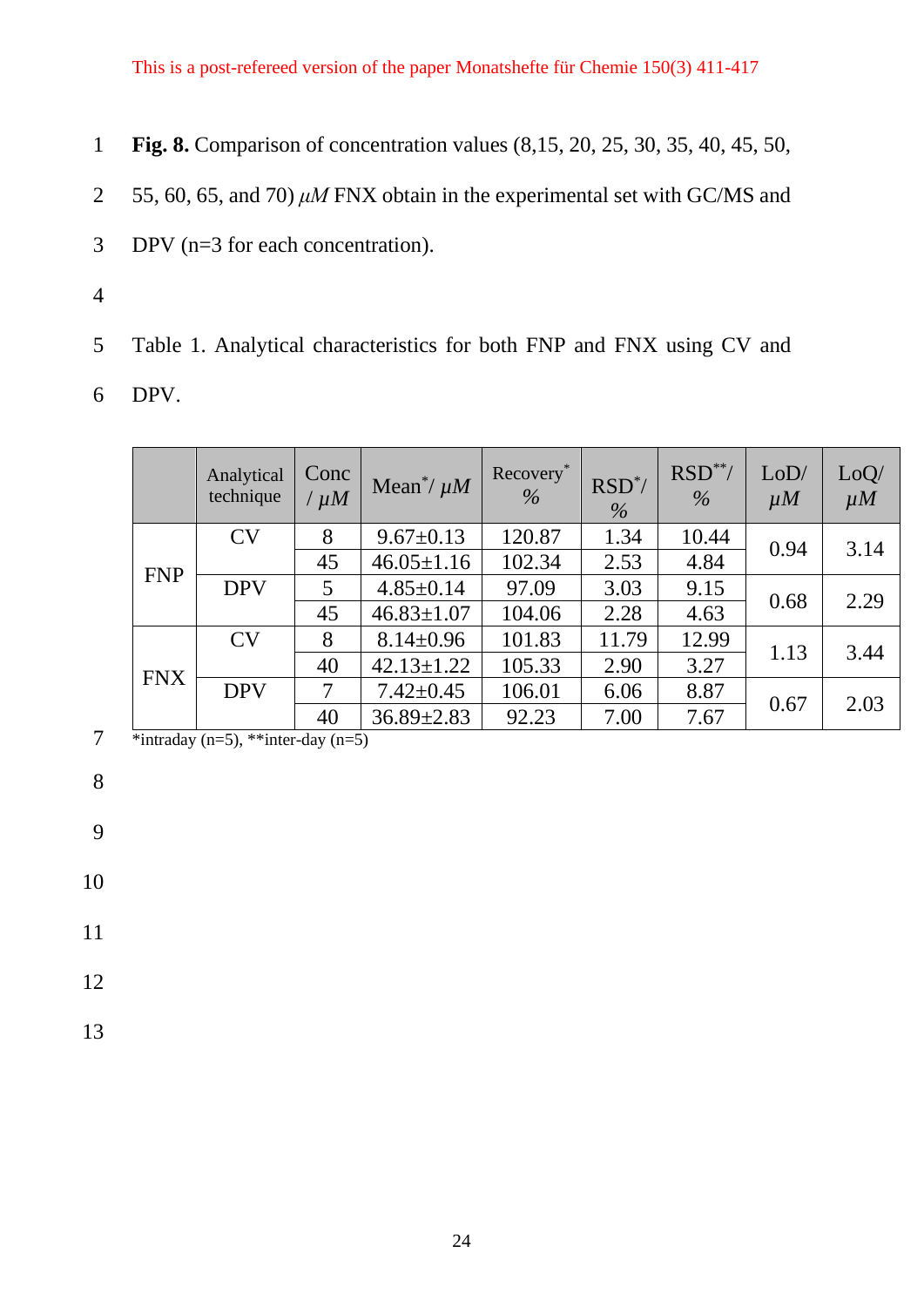- 1 **Table 2.** Recoveries from spiked urine and plasma samples for two known 2 concentrations of FNP using CV and DPV measurements at bare glassy 3 carbon electrode.
- 4

| Interference |            | Concentration   | Mean/          | <b>Recovery</b> |            |
|--------------|------------|-----------------|----------------|-----------------|------------|
| Media        | Analytical | Spiked $/\mu M$ | $\mu$ <i>M</i> | /9/0            | <b>RSD</b> |
|              | technique  |                 |                |                 | /9/6       |
| Plasma       | CV         | 15              | 13.44          | 89.64           | 8.89       |
| $N=3$        |            | 25              | 22.83          | 91.32           | 10.81      |
|              | <b>DPV</b> | 15              | 12.8           | 85.39           | 2.52       |
|              |            | 25              | 22.77          | 91.10           | 6.20       |
| Urine        | CV         | 15              | 13.29          | 88.64           | 10.97      |
| $N=3$        |            | 25              | 23.50          | 94.03           | 3.16       |
|              | <b>DPV</b> | 15              | 12.12          | 80.81           | 1.76       |
|              |            | 25              | 24.09          | 96.37           | 8.57       |

- 5
- 6 7
- 8 Table 3. Recoveries from spiked urine and plasma samples for known
- 9 concentrations of FNX using CV and DPV measurements at bare glassy
- 10 carbon electrode**.**

| Interference |            | Concentration   | Mean/          | Recovery |            |
|--------------|------------|-----------------|----------------|----------|------------|
| Media        | Analytical | Spiked $/\mu M$ | $\mu$ <i>M</i> | /9/0     | <b>RSD</b> |
|              | technique  |                 |                |          | /9/0       |
| Plasma       | CV         | 15              | 10.57          | 70.51    | 19.28      |
| $N=3$        |            | 25              | 22.27          | 89.10    | 11.32      |
|              | <b>DPV</b> | 15              | 12.81          | 85.44    | 14.31      |
|              |            | 25              | 22.19          | 88.79    | 2.20       |
| Urine        | CV         | 15              | 12.66          | 84.40    | 4.70       |
| $N=3$        |            | 25              | 23.23          | 92.94    | 5.40       |
|              | <b>DPV</b> | 15              | 12.31          | 82.11    | 8.65       |
|              |            | 25              | 22.99          | 91.98    | 3.24       |

11 12

13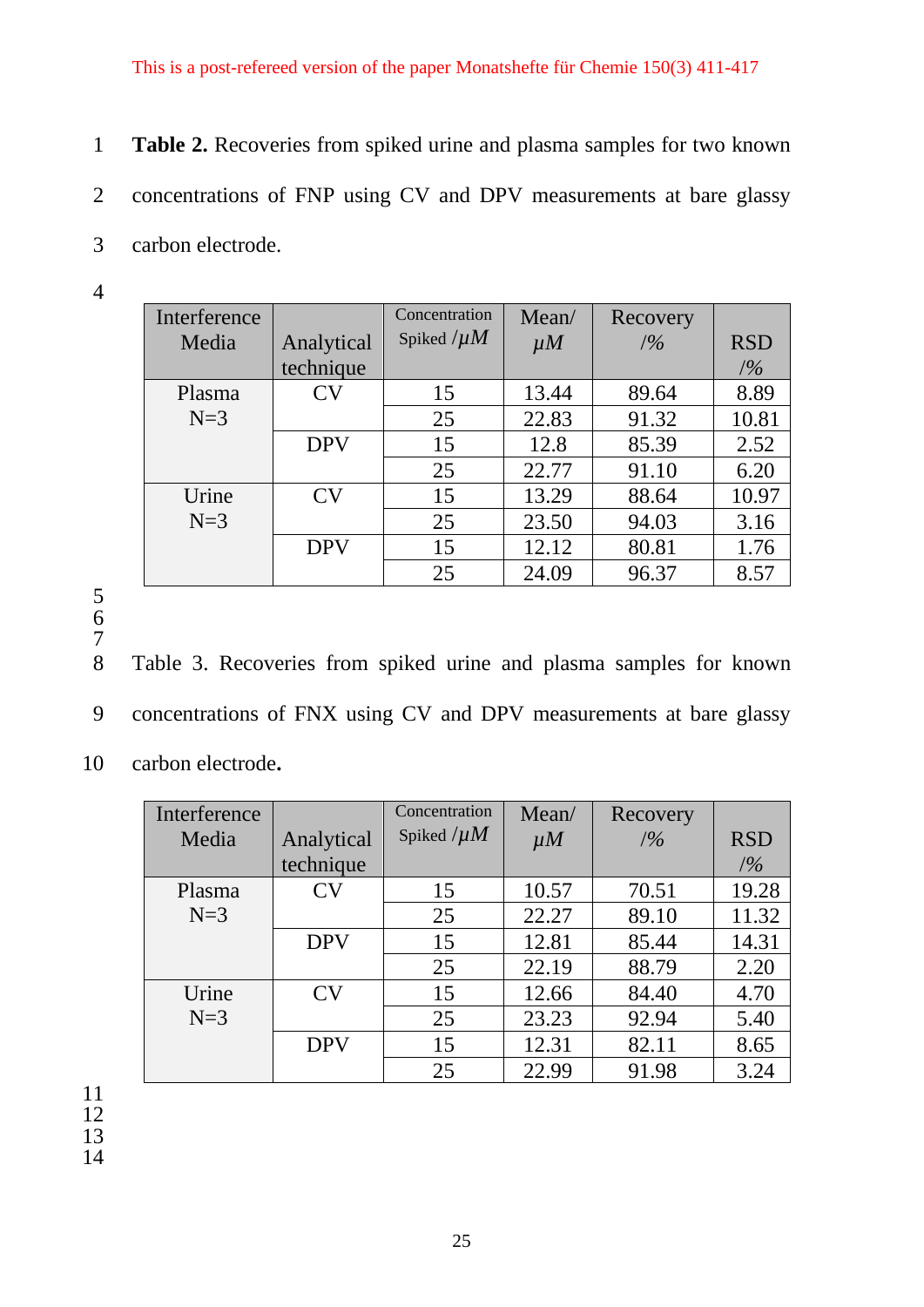# *Figure 1*

*Figure 2*



 $\frac{2}{3}$ 

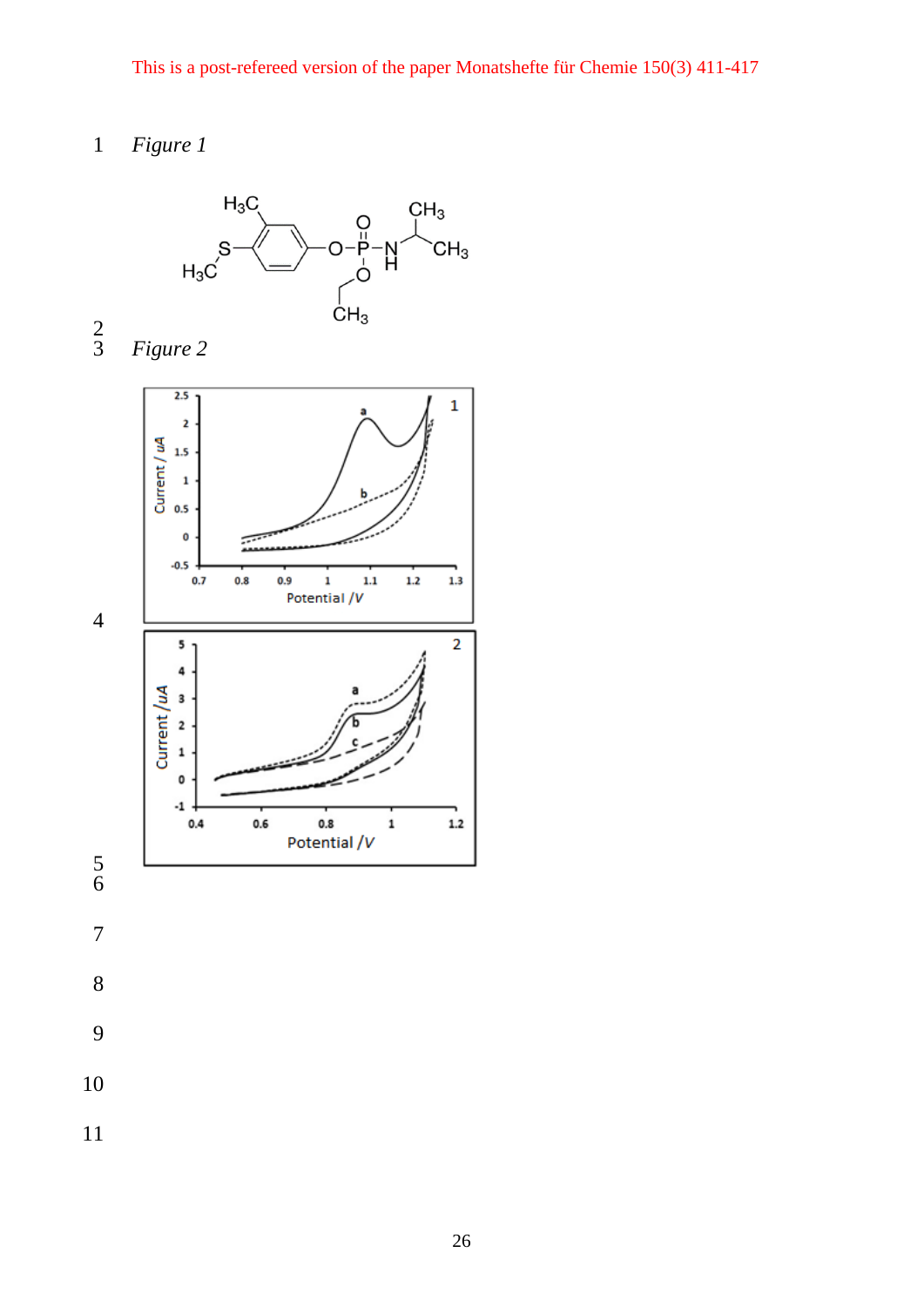This is a post-refereed version of the paper Monatshefte für Chemie 150(3) 411-417

### *Figure 3*





*Figure 4*

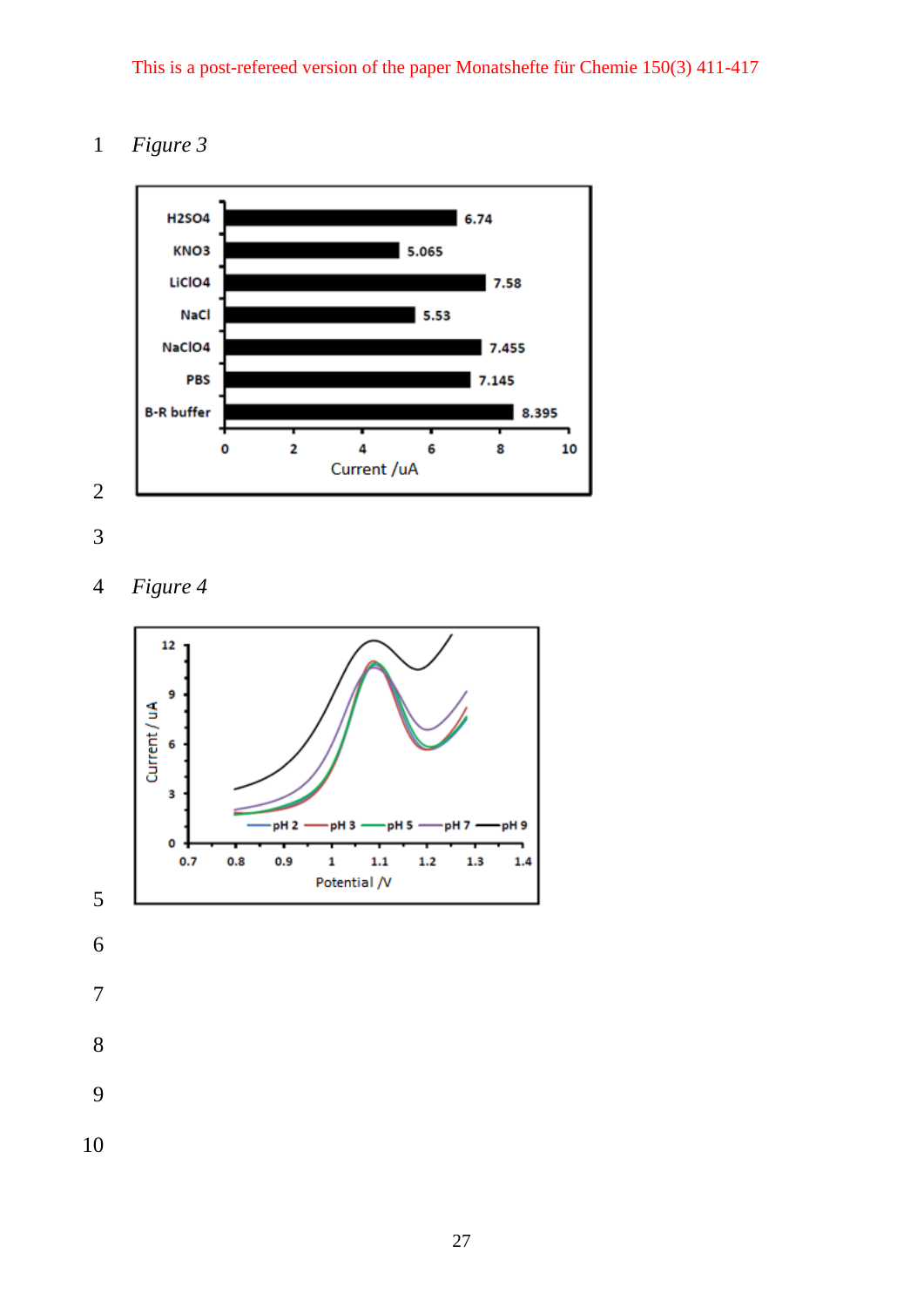*Figure 5*





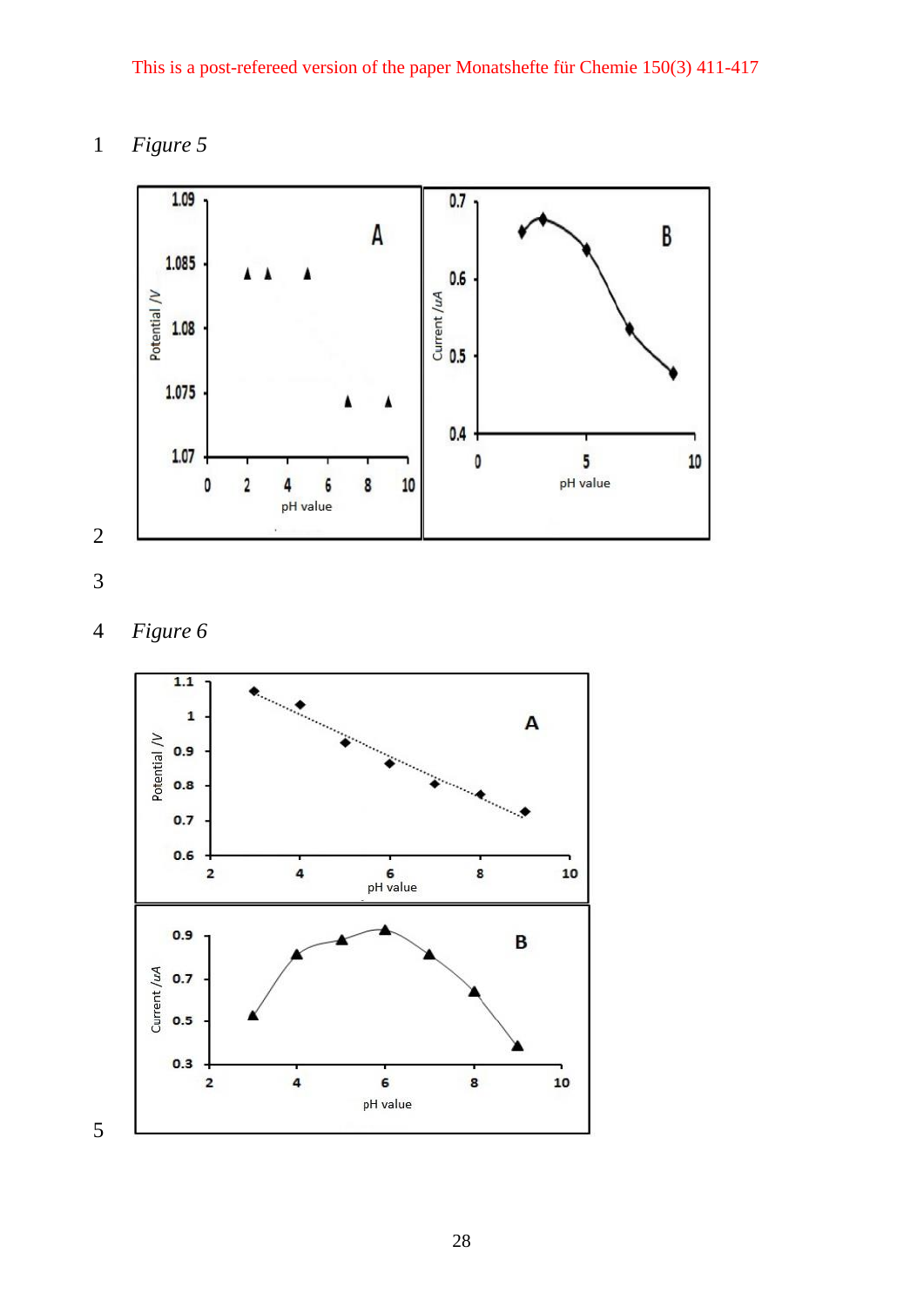$\frac{1}{2}$ 

*Figure 7*